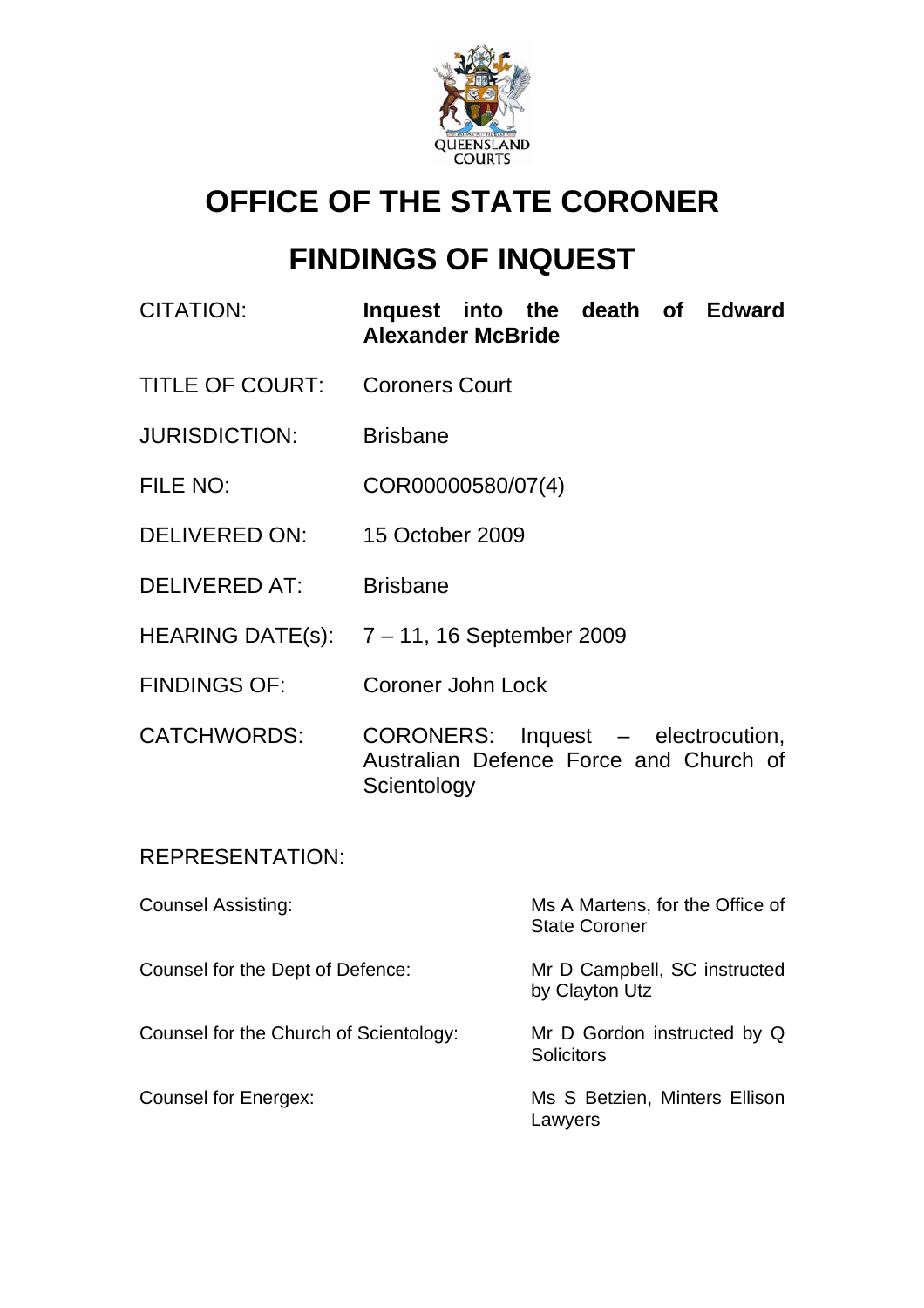# **CORONER'S FINDINGS AND DECISION**

1. These are my findings in relation to the death of Edward Alexander McBride who died at the Energex sub-station T36 located at Old Northern Road, Everton. These findings seek to explain how the death occurred and consider whether any changes to policies or practices could reduce the likelihood of deaths occurring in similar circumstances in the future. Section 45 of the *Coroners Act 2003* ("the Act") provides that when an inquest is held into a death, the coroner's written findings must be given to the family of the person who died and to each of the persons or organisations granted leave to appear at the inquest. These findings will be distributed in accordance with the requirements of the Act and also placed on the website of the Office of the State Coroner.

## **The scope of the Coroner's inquiry and findings**

- 2. A coroner has jurisdiction to inquire into the cause and the circumstances of a reportable death. If possible he/she is required to find:-
	- (a) whether a death in fact happened;
	- (b) the identity of the deceased;
	- (c) when, where and how the death occurred; and
	- (d) what caused the person to die.
- 3. There has been considerable litigation concerning the extent of a coroner's jurisdiction to inquire into the circumstances of a death. The authorities clearly establish that the scope of an inquest goes beyond merely establishing the medical cause of death.
- 4. An inquest is not a trial between opposing parties but an inquiry into the death. In a leading English case it was described in this way:- *"It is an inquisitorial process, a process of investigation quite unlike a criminal trial where the prosecutor accuses and the accused defends… The function of an inquest is to seek out and record as many of the facts concerning the death as the public interest requires."* [1](#page-1-0)
- 5. The focus is on discovering what happened, not on ascribing guilt, attributing blame or apportioning liability. The purpose is to inform the family and the public of how the death occurred with a view to reducing the likelihood of similar deaths. As a result, the Act authorises a coroner to make preventive recommendations concerning public health or safety, the administration of justice or ways to prevent deaths from happening in similar circumstances in future.<sup>[2](#page-1-1)</sup> However, a coroner must not include in the findings or recommendations, statements that a person is or maybe guilty of an offence or is or maybe civilly liable for something.<sup>[3](#page-1-2)</sup>

 $\overline{a}$ <sup>1</sup> R v South London Coroner; ex parte Thompson (1982) 126 S.J. 625

<span id="page-1-1"></span><span id="page-1-0"></span><sup>2</sup> Section 46 of the Act

<span id="page-1-2"></span> $3$  Sections 45(5) and 46(3) of the Act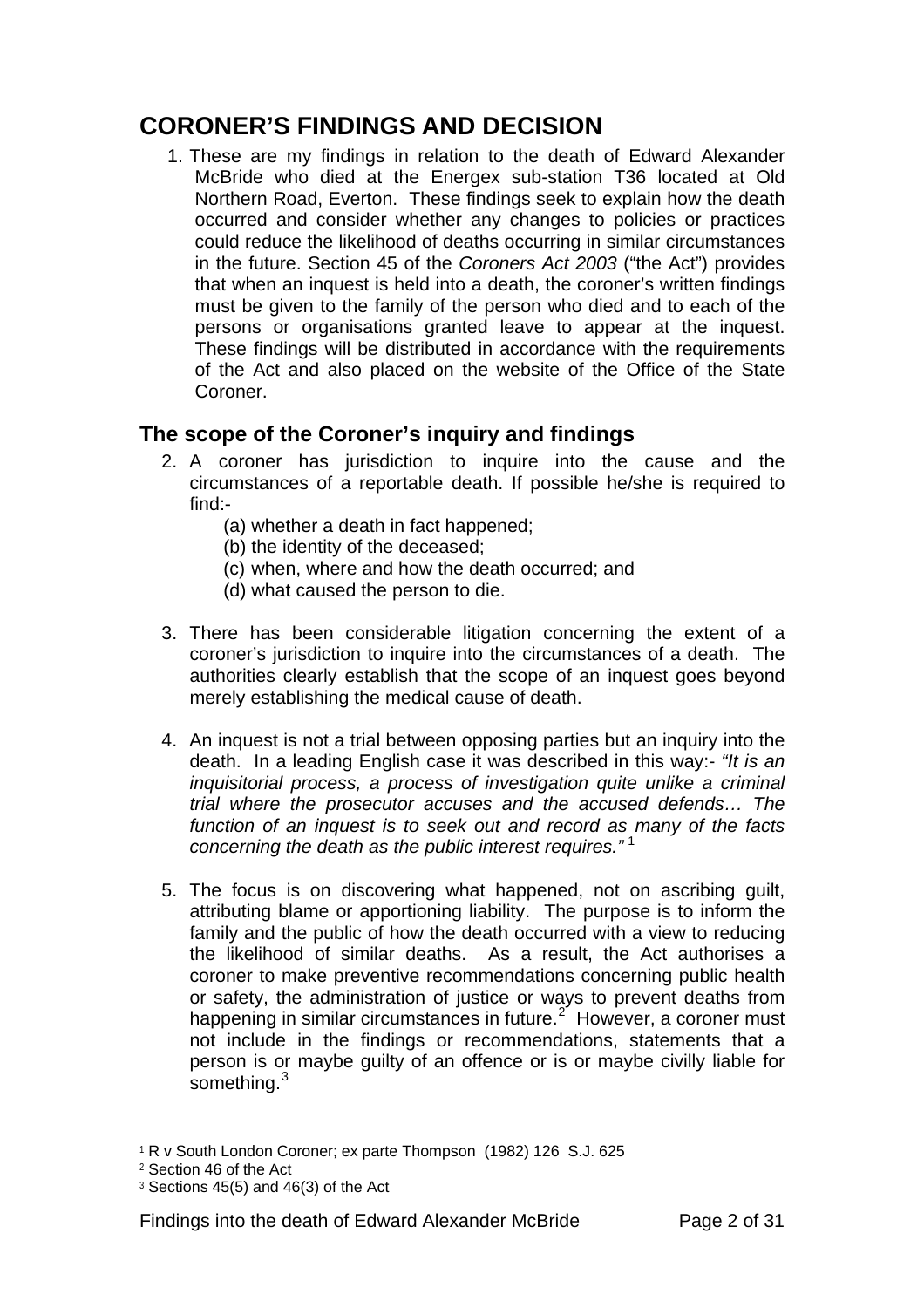## **The admissibility of evidence and the standard of proof**

- 6. A coroners court is not bound by the rules of evidence because the Act provides that the court "*may inform itself in any way it considers appropriate."[4](#page-2-0)* That does not mean that any and every piece of information, however unreliable, will be admitted into evidence and acted upon. However, it does give a coroner greater scope to receive information that may not be admissible in other proceedings and to have regard to its origin or source when determining what weight should be given to the information.
- 7. This flexibility has been explained as a consequence of an inquest being a fact-finding exercise rather than a means of apportioning guilt; an inquiry rather than a trial.<sup>[5](#page-2-1)</sup>
- 8. A coroner should apply the civil standard of proof, namely the balance of probabilities but the approach adopted in *Briginshaw* is applicable.[6](#page-2-2) This means that the more significant the issue to be determined; or the more serious an allegation; or the more inherently unlikely an occurrence; then in those cases the clearer and more persuasive the evidence should be in order for the trier of fact to be sufficiently satisfied that it has been proven to the civil standard.<sup>[7](#page-2-3)</sup>
- 9. It is also clear that a coroner is obliged to comply with the rules of natural justice and to act judicially. $8^{\circ}$  $8^{\circ}$  This means that no findings adverse to the interest of any party may be made without that party first being given a right to be heard in opposition to that finding. As *Annetts v McCann[9](#page-2-5)* makes clear, that includes being given an opportunity to make submissions against findings that might be damaging to the reputation of any individual or organisation.
- 10. If, from information obtained at an inquest or during the investigation, a coroner reasonably believes that the information may cause a disciplinary body for a person's profession or trade to inquire into, or take steps in relation to, the person's conduct, then the coroner may give that information to that body.<sup>[10](#page-2-6)</sup>

## **The evidence**

11. It is not necessary to repeat or summarise all of the information contained in the exhibits and from the oral evidence given, but I will refer to what I consider to be the more important parts of the evidence.

<span id="page-2-0"></span><sup>4</sup> Section 37 of the Act

<span id="page-2-1"></span><sup>5</sup> R v South London Coroner; ex parte Thompson per Lord Lane CJ, (1982) 126 S.J. 625

<span id="page-2-2"></span><sup>6</sup> Anderson v Blashki [1993] 2 VR 89 at 96 per Gobbo J

<span id="page-2-3"></span><sup>7</sup> Briginshaw v Briginshaw (1938) 60 CLR 336 at 361 per Sir Owen Dixon J

<span id="page-2-4"></span><sup>&</sup>lt;sup>8</sup> Harmsworth v State Coroner [1989] VR 989 at 994 and see a useful discussion of the issue in Freckelton I., "Inquest Law" in The inquest handbook, Selby H., Federation Press, 1998 at 13

<span id="page-2-5"></span><sup>9</sup> (1990) 65 ALJR 167 at 168

<span id="page-2-6"></span><sup>&</sup>lt;sup>10</sup> Section 48(4) of the Act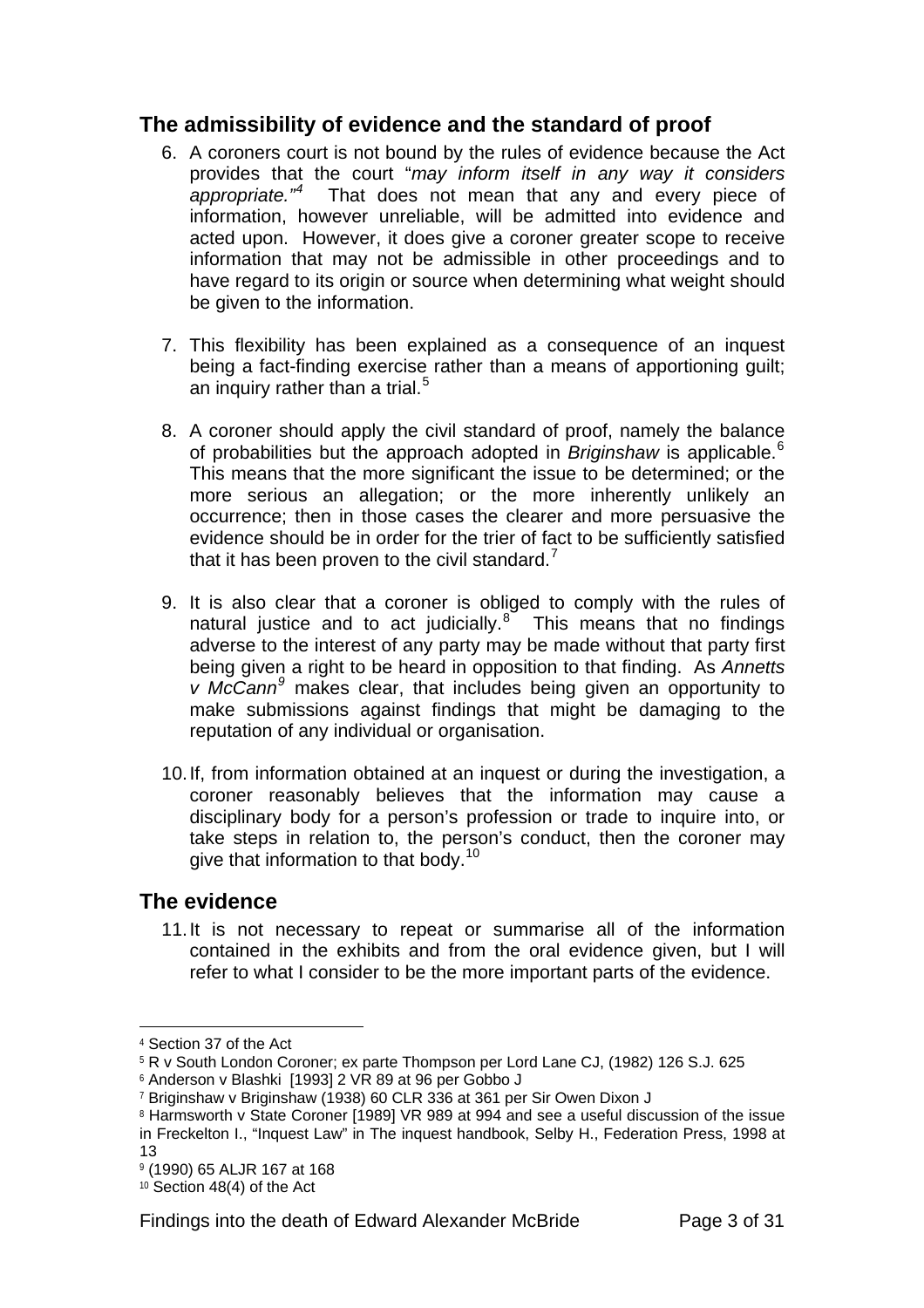## **Background**

- 12. The circumstances surrounding the death of Edward McBride at an Energex substation at Everton Park were the subject of an extensive police investigation. Due to the fact that he was a member of the Australian Defence Force ("ADF") at the time of his death, an internal ADF enquiry commenced for the purpose of deciding whether or not there were any Defence issues which may have contributed to his death.
- 13. The reason for this extensive investigation and subsequently for the holding of an inquest was due to a number of unusual factors which soon became evident. Firstly, the manner of his death and aspects of the scene were unusual. Edward McBride had trained as an electrician. It appeared from the circumstances found at the scene that he had intended to take his own life in such a manner that 110,000 V of electricity would pass through him. It would be plainly obvious to most people, but particularly clear to someone trained as an electrician, that such actions would certainly cause death. It also appeared that he also tied a rope around his neck which was attached to the substation tower in such a manner that it gave a very clear appearance that if he was not electrocuted a backup method to cause his death was in place. A number of cans of alcohol pre-mixed drinks were found at the scene. By all accounts, Mr McBride was not a drinker however his DNA was found on the cans of alcohol and toxicology results revealed he had a blood alcohol concentration of 0.06%.
- 14. Secondly, two local residents who lived opposite the substation, informed police on the evening that they saw two male persons inside the actual substation compound shortly after they heard the explosion that came from the substation area. Who those two persons were, whether in fact anyone was present and if so, what involvement they may have had in the circumstances that brought about the death of Mr McBride has been the subject of much conjecture by the investigation team and at this inquest. There were some investigators who doubted the versions given by the two locals on the basis that it would have been difficult to see into the substation at night.
- 15. Thirdly, police and other officials viewed and/or heard text or voice messages on a personal digital assistant ("PDA") found in Mr McBride's vehicle that evening. Those messages indicated that a person or persons who were then unknown may have been in communication with Mr McBride in the days and/or hours leading up to his death and were wanting to get into contact with him. Unfortunately, for technical reasons police were later unable to download these messages and the inquest had to rely on the memory and recollections of a number of witnesses as to what those messages were. As will become evident this was an unsatisfactory outcome which lengthened the inquest by a number of days and compromised the accuracy of the evidence.

Findings into the death of Edward Alexander McBride Page 4 of 31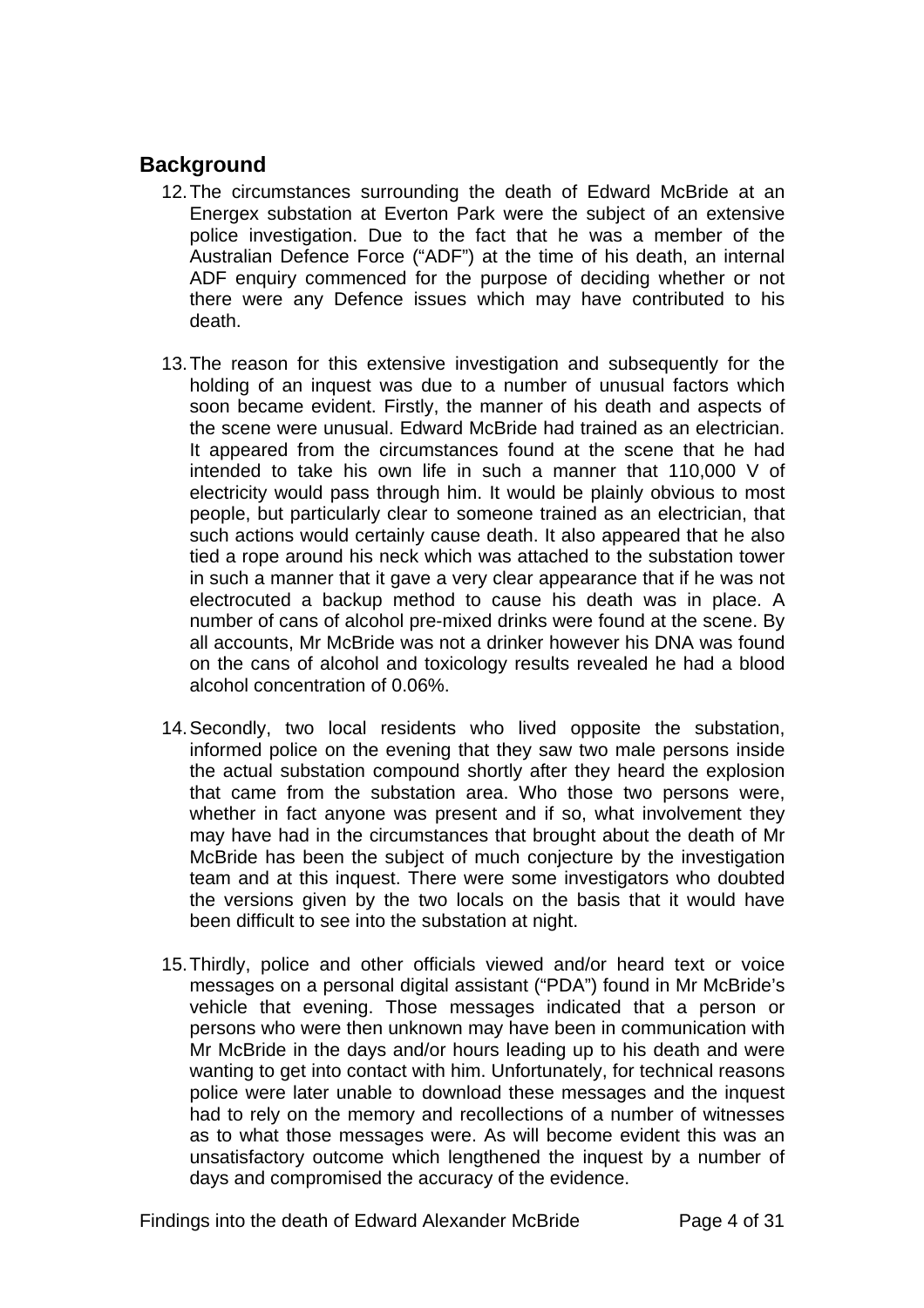- 16. Fourthly, it became known to police investigators in the hours after his death that Mr McBride had become a member of the Church of Scientology and was undertaking various courses for which he had paid a considerable amount of money (\$25,000.00). One of the text/voice messages referred to above gave an indication that the persons who may have been wanting to contact him were associated with the Church of Scientology.[11](#page-4-0) The subsequent police investigation revealed that a number of members of the Church of Scientology in Brisbane were in fact in contact with or trying to get into contact with Mr McBride on the telephone in the days and hours leading up to his death. Those persons may have had some information as to his movements and/or his state of mind at around that time. There was a delay in accessing telephone records and details about who those persons were and it was a year later that those persons were interviewed by police. Requests by police to access personal records relating to Mr McBride with the Church of Scientology were unsuccessful. Warrants were issued in Queensland and later in New South Wales and some documents were obtained. An "audit" and "ethics" files which may have recorded personal information relevant to Mr McBride's state of mind at the time of his death was relocated from Brisbane to Sydney and subsequently to the United States and despite formal requests was not produced to the inquest.
- 17. Fifthly, it became known early in the investigation that Mr McBride was considered to be a "loner" in the army and there was an indication that some bullying or harassment issues may have been a contributing factor to his state of mind at around the time of his death. Many of his fellow army workers were interviewed by police soon after his death.
- 18. In respect to that last issue, this enquiry has also been assisted by the Australian Defence Force. Lieutenant-Colonel Meg Dugdale was appointed by the Chief of the Defence Force to report on whether Mr McBride's death appeared to have arisen out of or in the course of his service with the ADF, and whether a Commission of Enquiry should be appointed. The office of the Brisbane Coroner and the Australian Defence Force, cooperated in an exchange of information to mutually assist both investigations. Lieutenant-Colonel Dugdale recommended that a Commission of Enquiry be appointed and found that Mr. McBride's death could have arisen out of or in the course of his service as:
	- (a) his potentially psychological state was not recognised;
	- (b) there may have been instances of harassment or bullying;
	- (c) there may have been systemic deficiencies in progress of his medical discharge; and
	- (d) his employment with the Battalion Training team may not have been properly managed.

 $\overline{a}$ 

#### Findings into the death of Edward Alexander McBride Page 5 of 31

<span id="page-4-0"></span><sup>&</sup>lt;sup>11</sup> The message with reference to "LRH"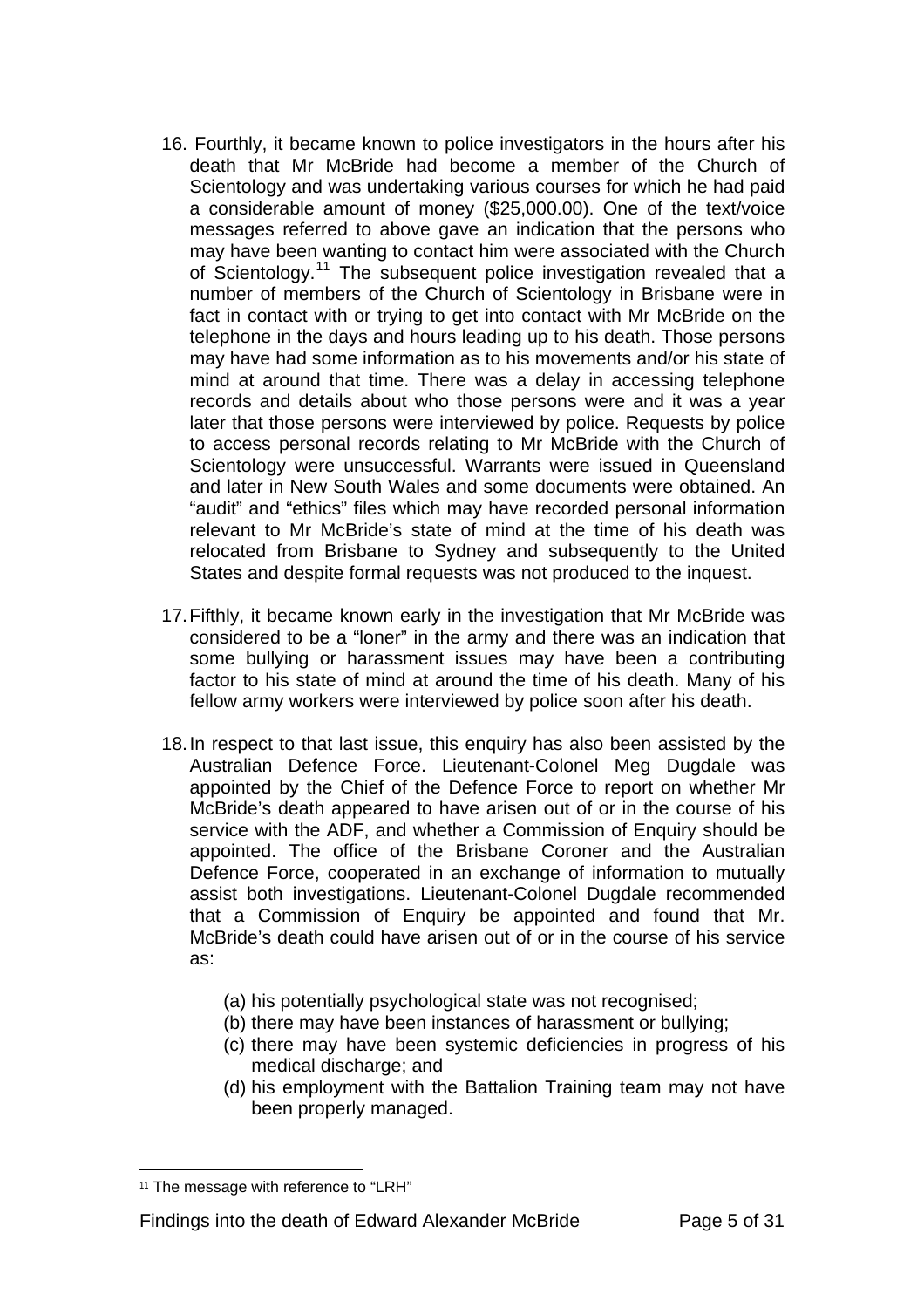19. The Commission of Enquiry is due to commence hearings in mid October 2009 and retired magistrate Mr J Gordon has been appointed to conduct that enquiry. Accordingly this inquest will await the outcome of that enquiry before coming to a final decision in this matter. However it is intended that interim findings be given to assist the Commission of Enquiry in its endeavours by providing findings as required by the *Coroner's Act 2003,* to consider the factual circumstances that led up to the death of Mr McBride and to comment on any Defence issues which have become evident to this inquest. A copy of these findings and the Transcript of Proceedings will be sent to the Commission of Enquiry.

## **Social History**

- 20. Edward Alexander McBride was born on 27 July 1976 in Belfast, the second of three sons of Alan and Kathleen McBride. When Edward McBride was 4 his family emigrated from Ireland to Australia and settled in Perth with a brief period in New Zealand.
- 21. Mr McBride attended primary and high school in Western Australia and then commenced an electrician apprenticeship which he completed when he was 21.
- 22. His parents described Edward as being a considerate and very inquisitive child with a tendency towards manual skills. He was interested in extreme sports and went on to study martial arts at a high level and represented his State. He was a non-smoker and essentially did not consume alcohol on a regular basis and when he did it was certainly not heavily.
- 23. After finishing his apprenticeship he travelled extensively through northern Europe, the Middle East and south-east Asia. He returned for a short while to earn more money and then headed back overseas again. He expressed an interest in joining the Army and was convinced by his parents to return to Australia to do this, rather than joining the British Army, which was his initial thought.

## **Life in the Army**

- 24. In January 2003 Mr McBride joined the Australian Army as a private and following initial training he was posted to 3CER (an engineer's company) in Townsville. He was selected for entry into the Special Forces and was posted to 4RAR in Sydney in late 2004 to commence commando training. Because of his interest in adventure and extreme sports he had a particular interest in joining the Special Forces and he was pleased when he was selected for that program.
- 25. In early 2005 Mr McBride was withdrawn from the course. Following further training Mr McBride was again selected for entry into the Special Forces course. In September 2005 he withdrew from the commando training course due to injuries to his knees and he was posted to an infantry battalion, 6RAR located at Enoggera, Brisbane later that year. Initially he was posted to A Company but his medical condition

Findings into the death of Edward Alexander McBride Page 6 of 31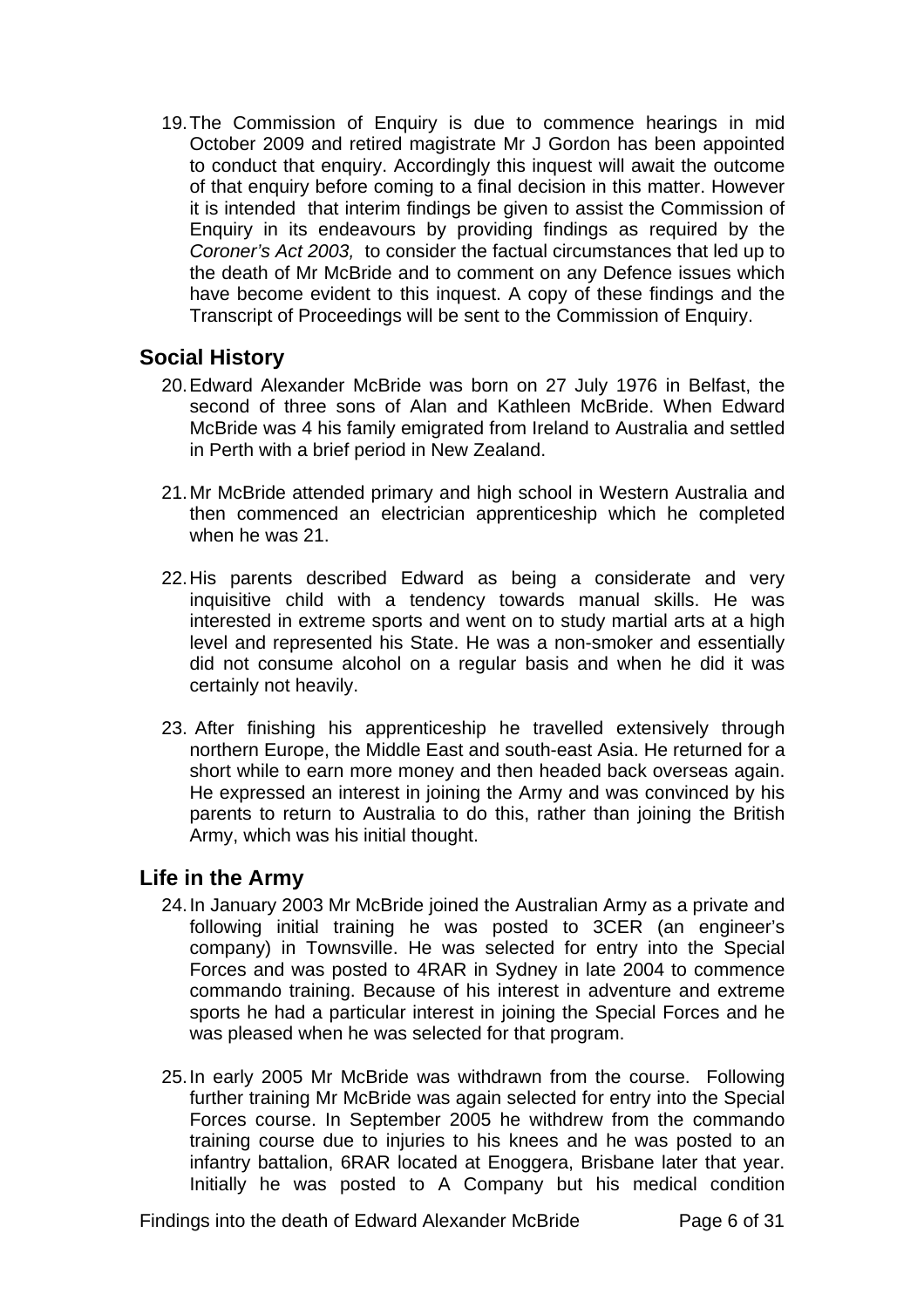deteriorated and he was transferred to B Company which was also known as the Battalion Training Team ("BTT"). It seems that the purpose of the BTT was to provide medical rehabilitation to injured soldiers so that they could either rejoin an active company or so that they could be discharged from the Army on a medical basis.

- 26. After he was injured, by all reports he became less enthused with the Army. Around this time he joined the Church of Scientology in Sydney and in his frequent conversations with his parents and brothers he indicated this was a very positive experience for him. He told them that he had an intention to continue with Scientology and become an "auditor" himself and perhaps move to America when he was discharged from the ADF.
- 27. There were some discussions with his family which indicated that he had some issues with the Army but his family were of a clear understanding that he was going through a period of rehabilitation and he was expecting to be discharged in the near future. He never mentioned that he was having trouble getting a medical discharge. His family were aware that he was coming home for a holiday in February 2007 and he had expressed an intention to review his future with the Church of Scientology but there was never any indication that he was having any difficulties with the Church. Mr McBride had very regular telephone contact with his mother, father and brothers.
- 28. Just prior to joining the Army, Mr McBride commenced a relationship with Kate Divine. They dated for approximately a year and a half but because he moved to Sydney with the Army soon after they got together, the long distances eventually took their toll and they split up. This initially upset Mr McBride. Early on during their relationship Mr McBride confided to Ms Divine that he had previously had sex with a couple of males when he was younger. Mr McBride also confided to Ms Divine that he had seen a counsellor prior to joining the Army and that he had been depressed. There is no indication in his dealings within the ADF or the Church that these events, if they occurred, had any bearing on his state of mind in subsequent years or at the time of his death. There is no indication that Mr McBride was in any personal relationship with another person at or around the time of his death that may have had a bearing on his state of mind.
- 29. Ms Divine recalls that when Mr McBride first joined the Army that he reported that he "loved it" however later in 2004 when they met up again he told Ms Divine that he was tired of the Army and all he wanted to do was to do his time and get out of there.
- 30. Whilst Mr McBride was residing in Sydney he joined the Church of Scientology. Whilst Mr McBride was still dating Ms Divine he indicated to her that he loved Scientology because it was a way of healing himself.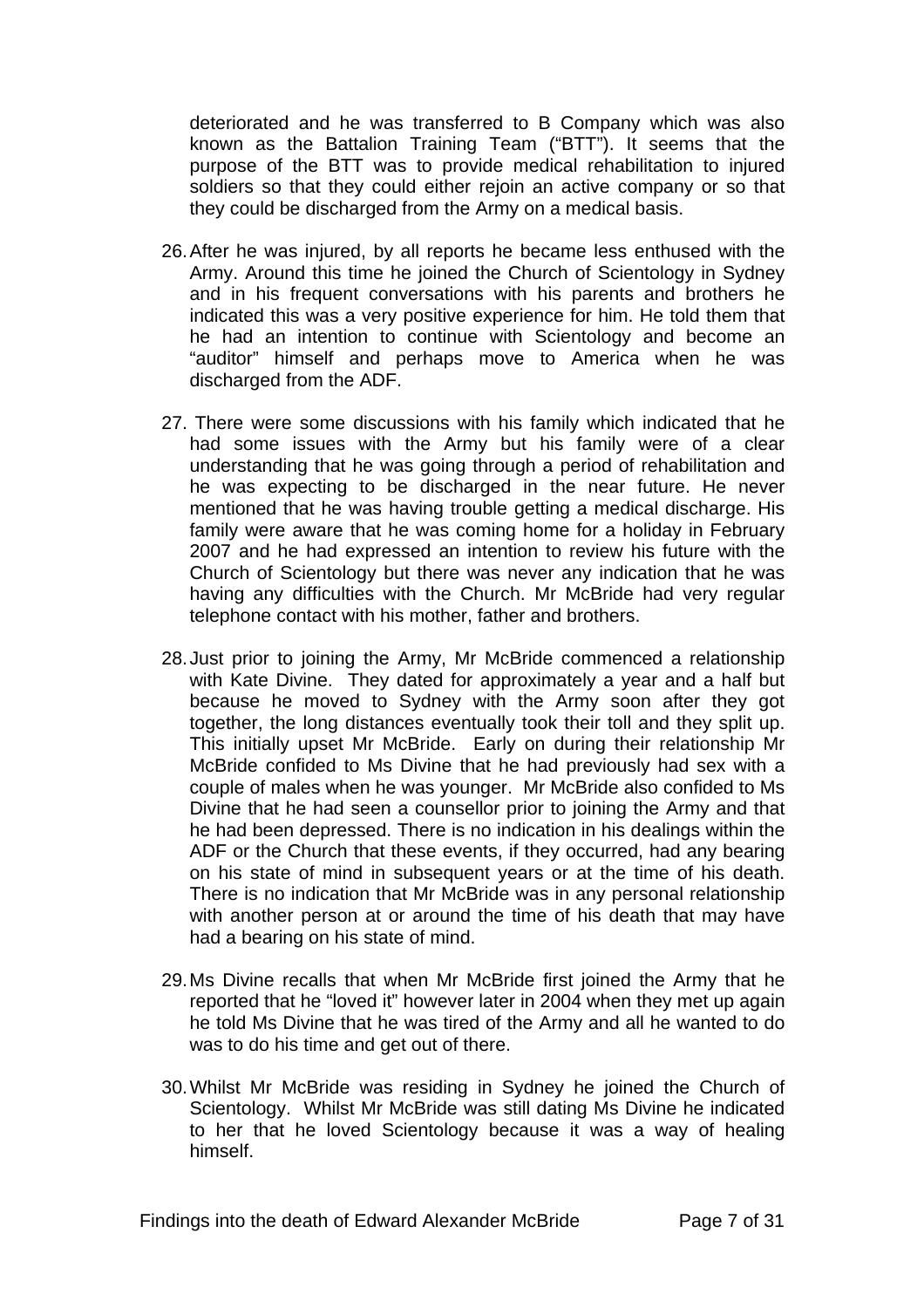- 31. Mr McBride also indicated to Ms Divine that he did not feel comfortable being around other males; that he could not stand to be looked at and would often lock himself in his room and not talk to anyone. There is very considerable and compelling evidence that he was considered stand offish by many other soldiers and was even disliked. I will set out examples of that evidence, not on the basis that it was an absolutely true reflection of Mr McBride's character, but that it was how he was perceived in the army environment. Mr McBride was by this time in his mid to late twenties, well travelled and no doubt mature. That may not necessarily be said to be the case for all of his fellow soldiers. That is not meant as a criticism of anyone. It has to be accepted that although a modern army would need to be inclusive of a variety of personality traits, as a necessity a certain robustness in attitude is important and a capacity to be involved in a team framework was essential at some levels.
- 32. Private Aurisch described Mr McBride as not liked, strange, quiet and stand offish. Mr McBride told Private Aurisch on many occasions that he hated the Army and complained about the way he was treated at work.[12](#page-7-0)
- 33. Corporal Adam Hughes, who was Mr McBride's section commander for one month in early 2006, stated: "*McBride did not get on with anyone and nobody trusted him. People did not trust McBride because he never worked hard and never put a good effort in. Other soldiers would try to encourage him but he wouldn't be part of the team. I brought this*  fact to the notice of my chain of command and they moved him to a *different company*."[13](#page-7-1)
- 34. Private Kahika's statement reads as follows: "*McBride kept to himself and was not very well liked. I would describe him as a loner. People would try and talk to him but he would not talk back to you.*" [14](#page-7-2)
- 35. Private Knight was of the view that "*McBride was considered among Alpha Company as being rude for isolating himself and not speaking to other people*".[15](#page-7-3)
- 36. Private McCabe gave a statement to police in which he stated "*I would describe McBride as being strange. He would isolate himself from others and would not socialise with anyone. This is very odd for a person in the army and he did not fit in*."[16](#page-7-4)
- 37. Private McEntee stated to police that "*I would describe his personality as being quiet. He kept to himself*".[17](#page-7-5)

<span id="page-7-0"></span><sup>12</sup> Exhibit B2

<span id="page-7-1"></span><sup>13</sup> Exhibit B16

<span id="page-7-2"></span><sup>14</sup> Exhibit B24

<span id="page-7-3"></span><sup>15</sup> Exhibit B25

<span id="page-7-4"></span><sup>16</sup> Exhibit B32

<span id="page-7-5"></span><sup>17</sup> Exhibit B33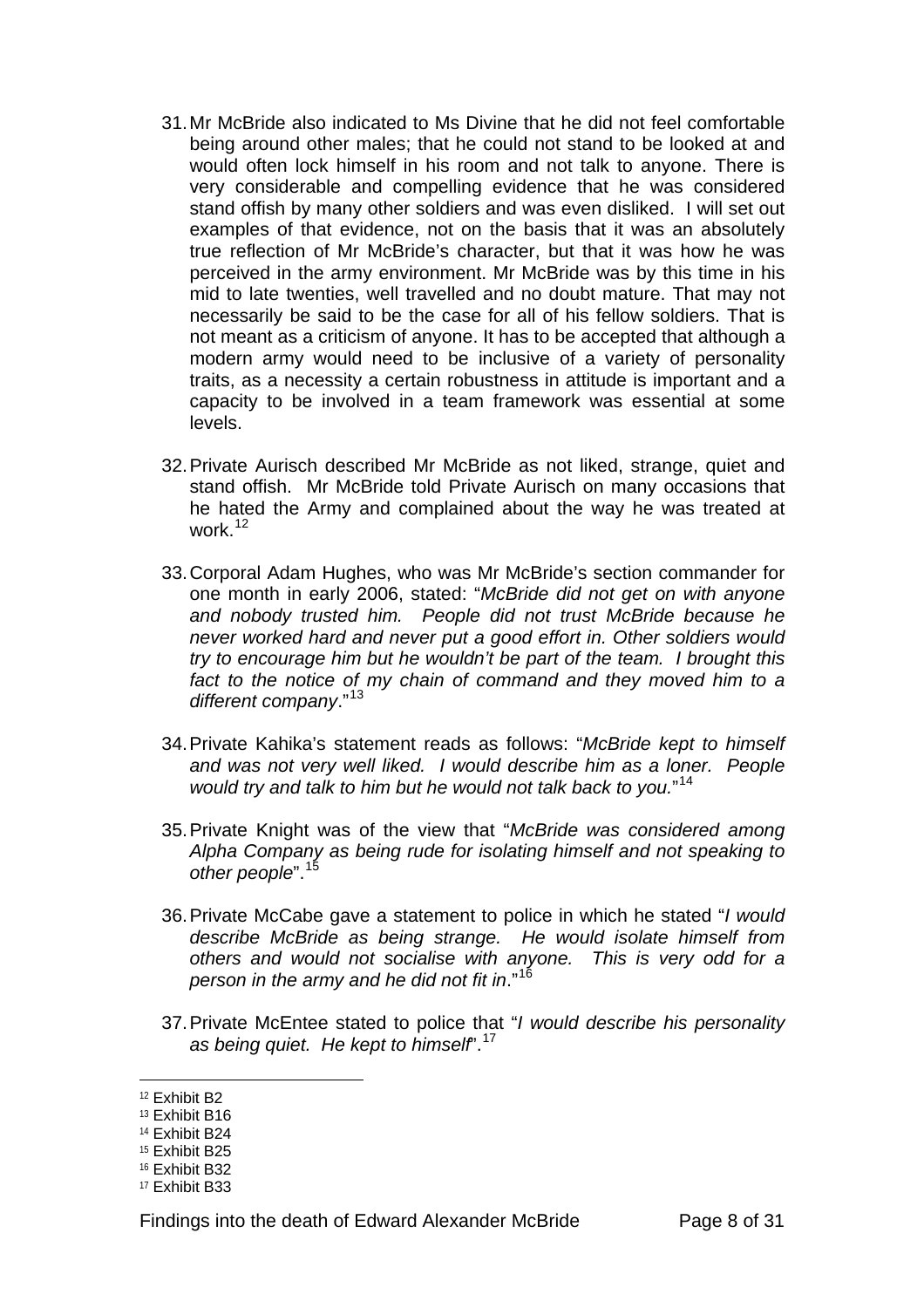- 38. Private Merimba was of the view that "*Edward pretty much kept to himself and he was not very popular within the Regiment"[18](#page-8-0)*
- 39. Private Nelson gave a statement to police in which he stated: "*I would describe McBride as a dickhead. I did not like him at all. He would never help anyone out or socialise. It was like he did not want any friends. He was like that the whole time he was here.*" [19](#page-8-1)
- 40. Mr Rothera stated to police that "*I would describe McBride as being quiet and not very happy. He was not getting along with other people"*. [20](#page-8-2)
- 41. Sergeant Tyers was of the view that "*McBride was relatively quiet and kept to himself. He was probably seen by other soldiers as a loner*."[21](#page-8-3)
- 42. Certainly it would seem that Mr McBride's start with Alpha Company was not one which endeared him to some of his fellow privates and immediate section superiors. Interestingly Mr McBride stated as much in his own hand as part of his course work with the Church of Scientology. As part of his self assessments on 6 and 10 February 2006<sup>[22](#page-8-4)</sup> in a course "How to Improve Relationships with Others", he stated that he must start to communicate with his co-workers, get to know them better, get to know their names and acknowledge them rather than ignoring them. He also referred to the events of the Christmas work party which are set out below and how the group dynamic was partly responsible and what could have been learnt. It would seem however that his own recognition of his level of communication difficulties with his fellow army workers did not resolve the conflict because clearly similar incidents continued to occur, resulting in a complaint in June 2006. Whether that is because he did not try or try hard enough, or his fellow workers did not respond to his efforts because they also were inflexible, or a combination of both is unknown.
- 43. On 9 June 2006 Edward McBride lodged a formal complaint of unacceptable behaviour regarding a number of incidents. On 6 June 2006, he stated he had food smeared on the back of his shirt by another soldier whilst eating his lunch in the soldiers' mess. He complained that there had been ongoing harassment which was affecting his attitude towards his work which was now getting him into trouble. In particular he stated that a number of incidents (which were not particularised) had occurred since he arrived in Alpha Company in November 2005, including his refusal to participate in what he described as a drinking parade in December 2005. In this latter incident he described as being humiliated and belittled by being requested to drink alcohol out of a

<span id="page-8-0"></span><sup>18</sup> Exhibit B37

<span id="page-8-1"></span><sup>19</sup> Exhibit B41

<span id="page-8-2"></span><sup>20</sup> Exhibit B49

<span id="page-8-3"></span><sup>21</sup> Exhibit B56

<span id="page-8-4"></span><sup>22</sup> Parts 3 & 4 of exhibit F6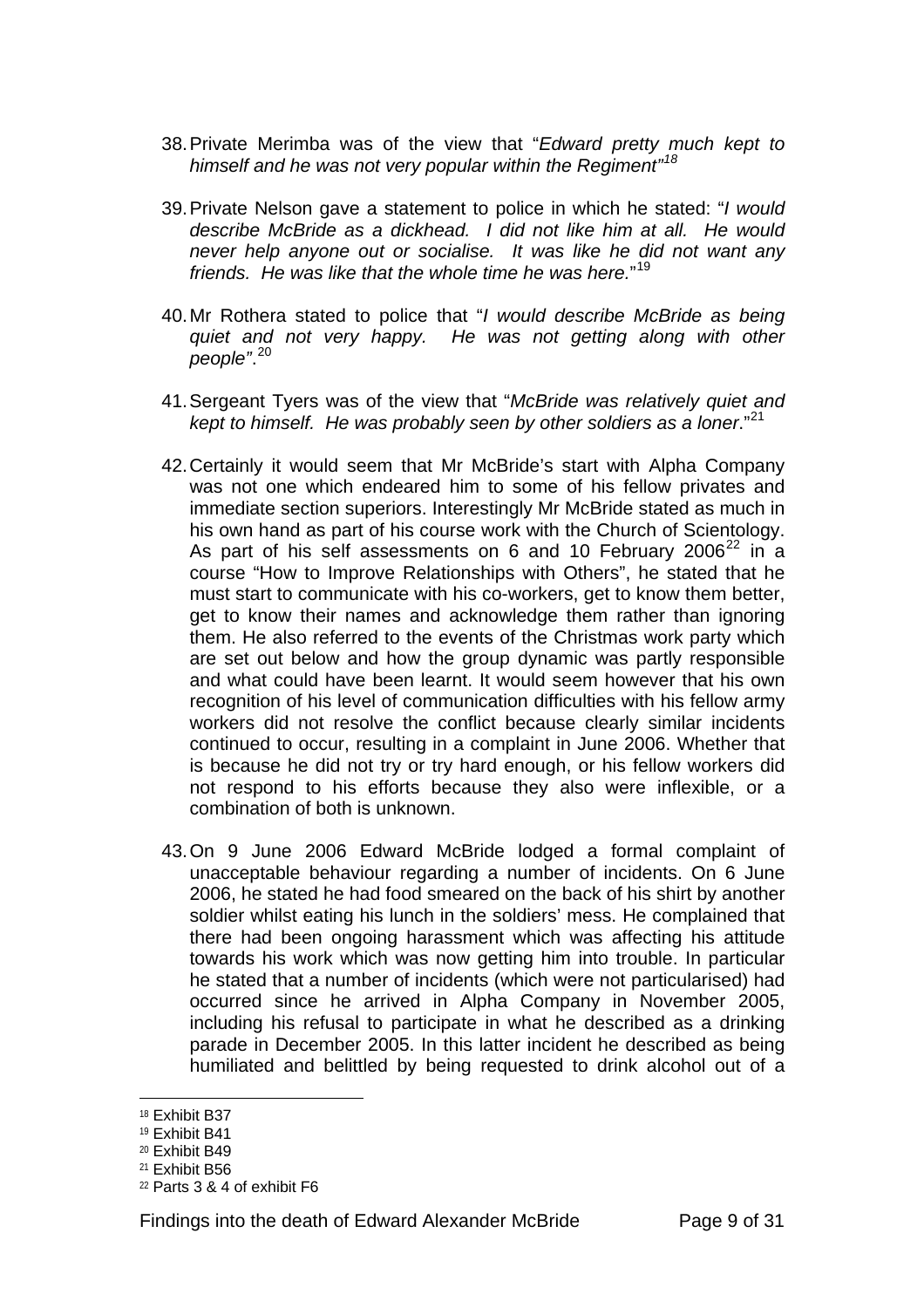helmet and the enforced wearing of the helmet and being called "a lid"' as part of a welcome to the unit tradition. He also noted that other soldiers had been subject to some similar harassing behaviour and they had complained about the practice. He specifically mentioned Private Benton Davidson, who confirmed this to those investigating the complaint.

- 44. His commanding officer appointed Captain Burns to conduct a "Quick Assessment". This is a process used by the army to address complaints, to identify the extent of an issue and what further investigation, action or decision/s a commander may need to take. Interviews were conducted with Mr McBride and a record of the conversation held with him was made part of the records for the purpose of the Quick Assessment.
- 45. It is not intended to detail all of the evidence heard about that particular incident other than finding that an incident of that nature occurred in which Mr McBride refused to drink alcohol out of the helmet, refused to wear the helmet and a fight or scuffle resulted.
- 46. Private Knight explained that new members in the company are called "lids" and they are required to drink out of the helmet. They are required to attend a function called a "Boozer Parade". When it came to Mr McBride's turn he refused and stated that he was not going to drink out of the helmet and that he was not going to wear it either. Private Knight said that some of the soldiers told Mr McBride that even if he did not want to drink out of the helmet he should at least wear it. Mr McBride refused and left the function. Later on Knight went to Mr McBride's room to get him to return to the function. Mr McBride refused however approximately 5 – 10 minutes later Private Knight saw him return to the function and he saw Mr McBride and a Private Nolan grapple. Members of the company broke the two men apart and Mr McBride left. Private Knight believes that another soldier told him that Mr McBride returned later on and shook Private Nolan's hand. It is likely that during the grapple that Mr McBride was punched by Private Nolan and perhaps by some other soldier identified by Private Knight. Clearly it was not a fight which resulted in any significant injuries<sup>[23](#page-9-0)</sup> and not a lot turns on that aspect of the incident.
- 47. Although it was stated by some soldiers that Mr McBride did not have to drink, the fact that the function is called a "Boozer Parade" is perhaps indicative of what was expected and the evidence I heard would certainly bring me to a conclusion that he was being strongly encouraged by the other soldiers, who no doubt were also affected by alcohol, to participate in the drinking exercise. I am not being particularly critical, one way or the other about such drinking practices. It appears a relatively immature practice and one can see why Mr McBride did not want to participate. As to such practices, that really is a

<span id="page-9-0"></span> $23$  Mr McBride referred to it as a "brief conflict" in his course work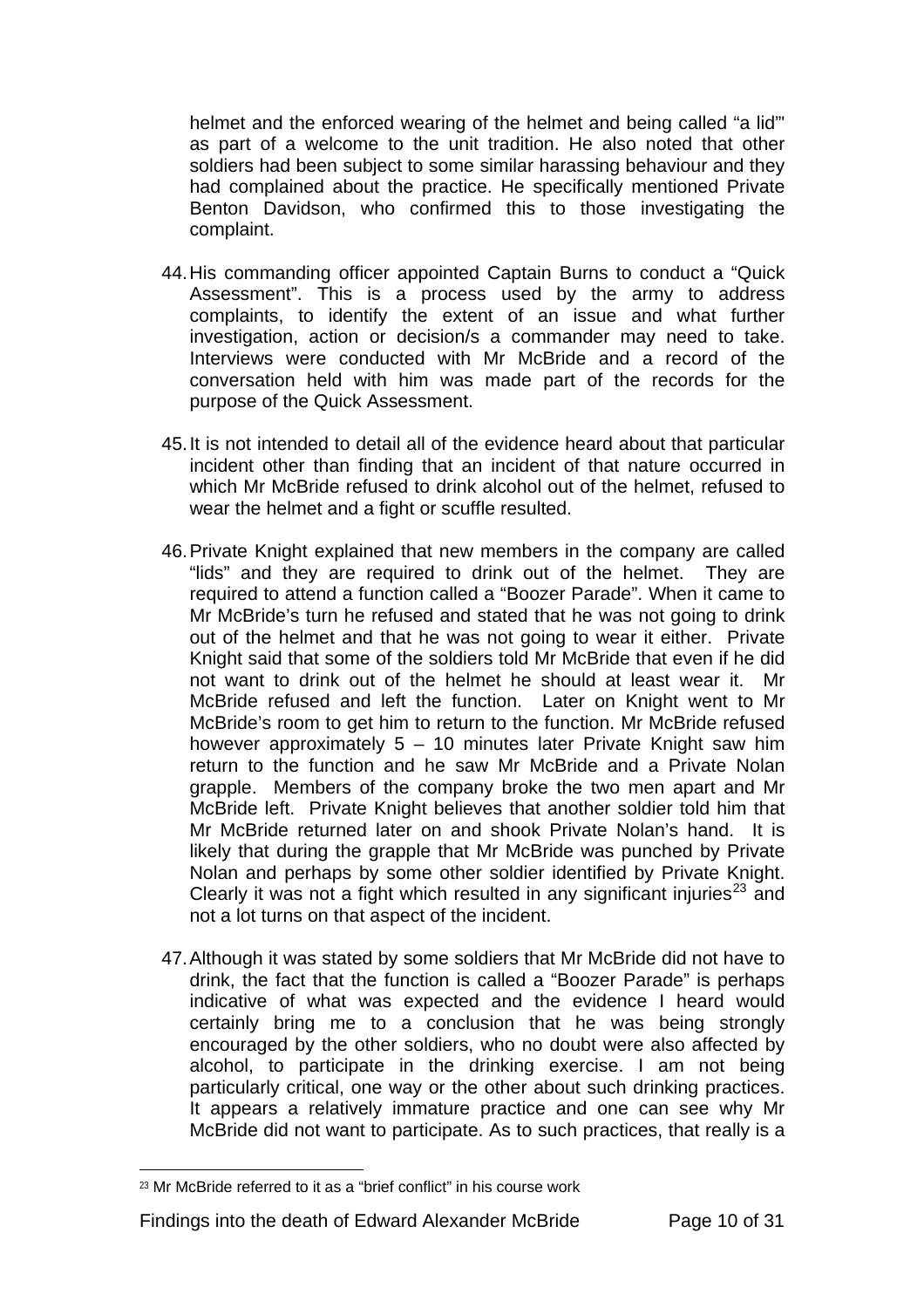matter for the ADF to manage but it would have to be accepted that army members would have to be able to deal with occasional incidents of rough behaviour/comments from fellow workers, which may not be usual or even acceptable in other work environments.

- 48. Mr McBride clearly had a strength of personal character to say that he disagreed with engaging in what he considered was silly behaviour. Nevertheless Mr McBride was subsequently subject to name-calling. There appears to have been a number of other unparticularised but probably similar name calling events which culminated in the food smearing incident and at which time he decided to make a formal complaint. Mr McBride stated to those conducting the Quick Assessment that he would like to send a message that harassment would not be tolerated in the army, that he considered members of the unit immature and that as a result he was keen to discharge from the army. He made it clear that he did not want the complaint to be further investigated or the respondents being informed of the substance of his complaint.
- 49. The result of the Quick Assessment was that his complaint was substantiated but it was considered "that the unacceptable behaviour had been derivative of individual actions rather than a culture of workplace harassment or bullying". In accordance with Mr McBride's wishes, no further investigation was to be conducted however it was recommended that remedial training should be conducted with Alpha Company with respect to compulsion of individuals to consume alcohol and that the tradition of wearing or drinking from the military helmet and associated usage of the term "Lid" was to cease immediately. It would seem from the evidence that I heard that the wearing and drinking of alcohol from the military helmet ceased but that remedial training with respect to the compulsion of individuals to consume alcohol may not have taken place. No doubt this is a matter that the Commission of Enquiry may wish to investigate and consider further but it is not an issue that I consider contributory to how and why Mr McBride died.
- 50. It is apparent to me that the army properly and adequately investigated Mr McBride's complaint; gave it appropriate and serious consideration; dealt with it expeditiously; and the process resulted in an outcome which should have satisfied Mr McBride. There is no evidence he was dissatisfied with the process or outcome or that this process in any way contributed to his frustration with his army service or that it was contributory to the deterioration in his state of mind in February 2007.
- 51. Lieutenant-Colonel Dugdale noted in her report that the descriptions of Edward McBride's personality and the apparent difficult relationship he had with some of his fellow soldiers indicated a high degree of social isolation. She stated that whilst some aspects of this social isolation appeared to be self-imposed by preference it also appeared that he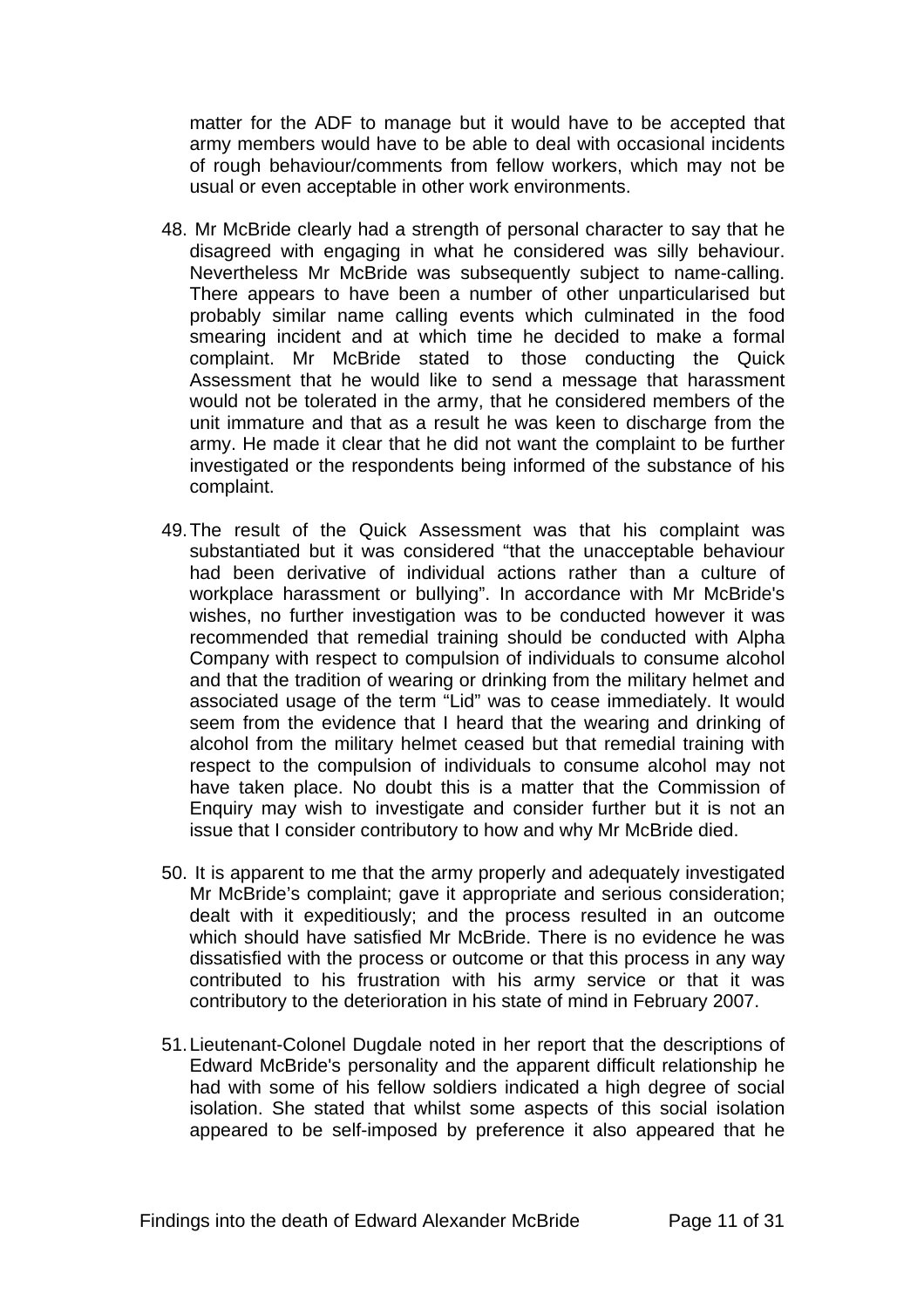may have been ostracised to some extent. $24$  That conclusion is supported by the evidence heard before this inquest.

- 52. Dr. Leonard Lambeth<sup>[25](#page-11-1)</sup> carried out a psychological autopsy and came to a conclusion that Mr McBride was a perfectionist and a somewhat private person. He was considered to be a mature thoughtful individual but his interpersonal relationships in his unit were poor and he was characterised as someone who was disliked.
- 53. In August 2006, Mr McBride was referred to Rehabilitation Assessment and Rehabilitation Plans with CRS Australia (contracted by the ADF). He told his case manager, Ms Wendy Weiler, that he intended to discharge from the army at the end of the year but was uncertain whether it would be an elective or medical discharge. Later Mr McBride indicated to Ms Weiler that if he was unable to obtain a medical discharge he would choose to take an elective discharge.
- 54. Ms Weiler had a number of dealings with Mr McBride and described him as courteous and cooperative, someone who was somewhat taciturn and perhaps kept to himself, but did not display any particular signs of depressed mood.<sup>[26](#page-11-2)</sup>
- 55. In late September 2006 Mr McBride advised a case manager performing a vocational assessment that he was planning on going further with the Church of Scientology and would not be looking for a job however he might do intermittent bar work as necessary. He also indicated that he was planning on travelling.
- 56. In October 2006 his medical review had been classified as MEC 401 and that recommendation had gone to Canberra. This classification meant that ultimately he would be discharged from the army on medical grounds unless medically upgraded.
- 57. In late October 2006 Mr McBride attended an interview with Ms Weiler to clarify his entitlements. When he was asked about his employment options after discharge he replied that he did not know what he wanted to do. Ms Weiler was surprised by Mr McBride's response as it seemed to be a contradiction as to what he had previously told Ms Weiler and another case worker. Ms Weiler hypothesised that his response may have been because he wanted to cut all ties to the military (which in her opinion is not uncommon) or that he did not want to discuss his involvement with the Church of Scientology.
- 58. In early November 2006 Mr McBride had completed all relevant paperwork that could be completed before receiving a discharge date. He indicated to his caseworker that he had requested a discharge date of no later than March 2007.

 $\overline{a}$ <sup>24</sup> Exhibit E2, paragraph 77

<span id="page-11-1"></span><span id="page-11-0"></span><sup>25</sup> Exhibit E3

<span id="page-11-2"></span><sup>26</sup> Exhibit B61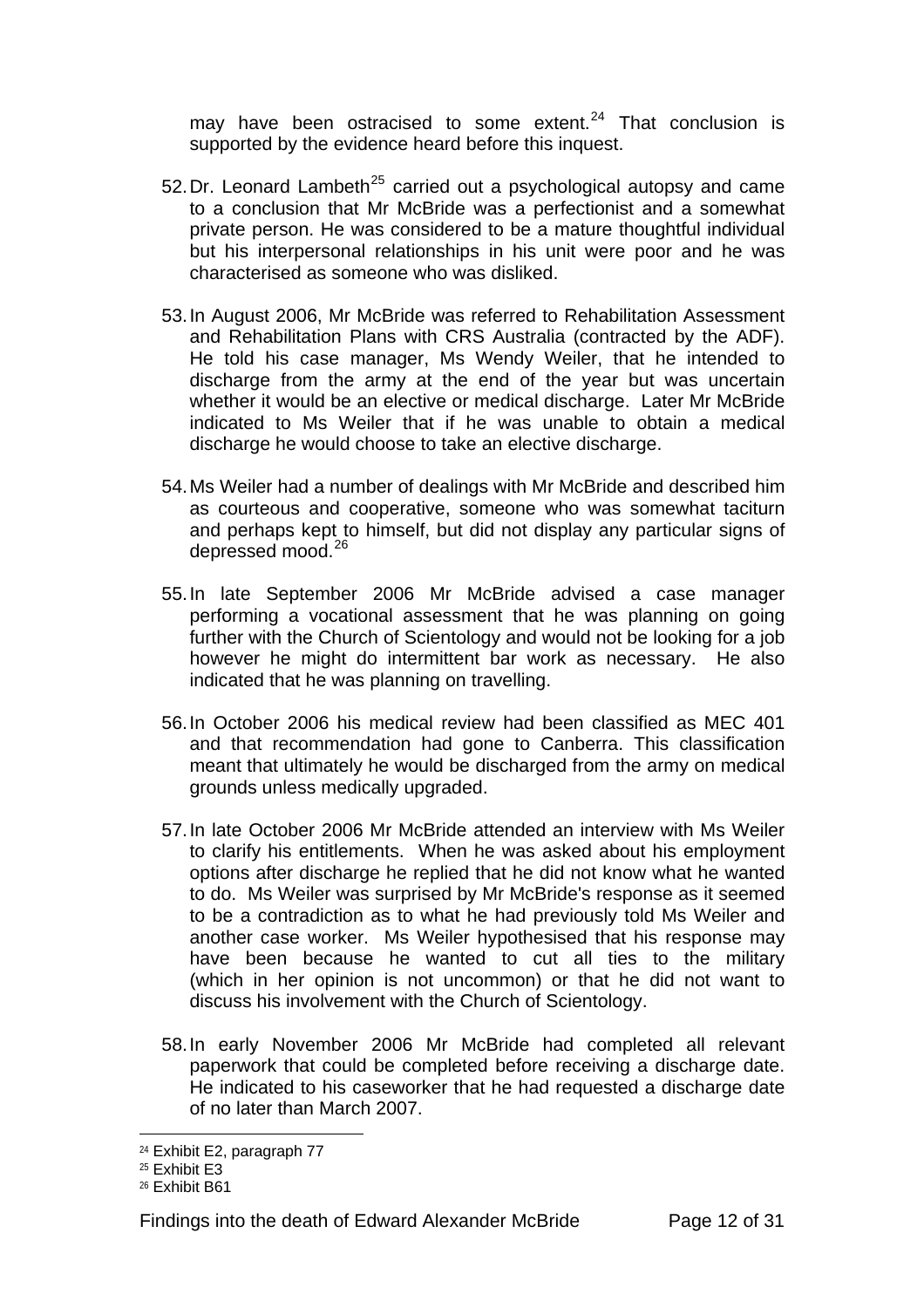- 59. In mid November 2006 Mr McBride spoke with Ms Weiler who was still waiting for discharge advice and advice regarding his compensation claim. He expressed irritation about the length of time the process was taking.
- 60. Towards the end of November 2006 Ms Weiler spoke with Mr McBride and she was of view that he appeared to be finding it most frustrating.
- 61. On 5 December 2006 Mr McBride advised Ms Weiler that he had heard from Canberra that the Medical Review Board would not be sitting again until early February 2007. He expressed disappointment that he could not access his entitlements during that period so that he could be doing something constructive in the meantime.
- 62. Ms Weiler last spoke to Mr McBride on 19 December 2006 when he advised her that his leave had been approved from 8 January 2007 and that he was due to return on 19 February 2007. At this stage, although Mr McBride was indicating to his family and others that his discharge was soon, no discharge date from the army had been set.
- 63. Mr McBride's family indicated that they were aware of his pending discharge, and that he was looking forward to leaving the army. He disclosed to his mother that he had not been happy with the way he was being treated. It would seem that Mr McBride did not tell his family the full extent of the difficulties he may have faced in the army.
- 64. Mr McBride commenced leave on 8 January 2007. He had airline tickets booked as part of his army entitlements to visit his family on 12 February. The discharge process and the uncertainty of his date of discharge does seem to be of some concern, and no doubt would not have assisted Mr McBride in being able to plan for the future at that time. However, there is no indication that there were any stressors evident as a result of this uncertainty which suggested this had such a detrimental effect on his state of mind that he would want to take his own life. It is evident that the process could have been handled better and this is a matter that the Commission of Enquiry will no doubt be considering.
- 65. Lieutenant-Colonel Dugdale has set out in some detail her findings as to the management of long-term injured soldiers in ARA battalions. She stated that there appeared to be anecdotal evidence to suggest that the army's approach may be placing soldiers at some risk of mental health problems. She was unable to draw any conclusions with specific regard to Mr McBride and any possible detrimental effects he may have experienced in his 11 months in the BTT, however she could not discount the possibility that his state of mind may have been adversely affected by issues arising from management structures and processes. She considered that there was a lack of dedicated organisational structure, consistent procedures, worthwhile employment and continuity

Findings into the death of Edward Alexander McBride Page 13 of 31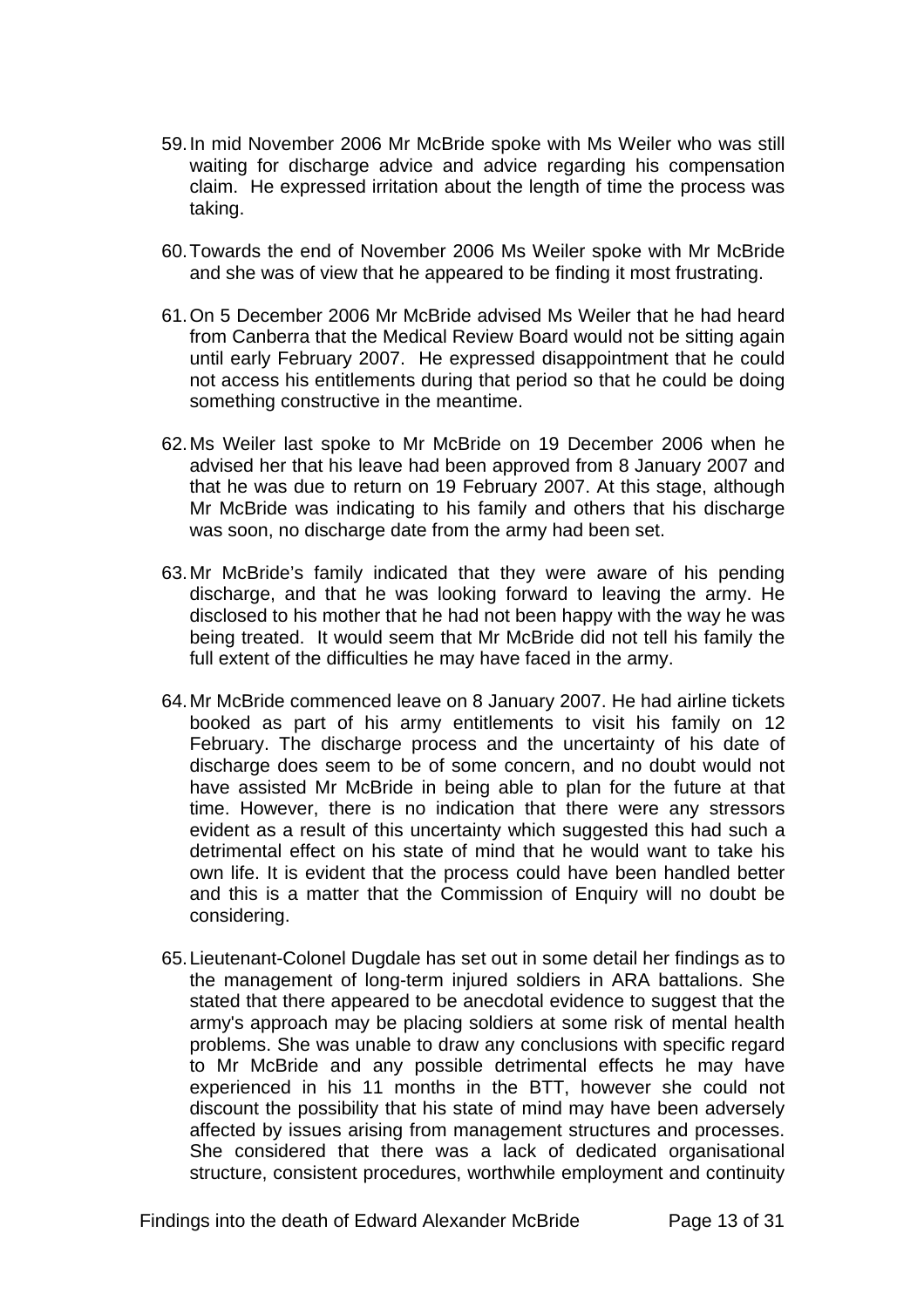of appropriately qualified unit staff for the management of long-term injured soldiers.

- 66. Although I did not hear detailed evidence to examine this particular issue what I did hear does give support to her view. Apparently Mr McBride told his parents that he was bored with his activities in the BTT. I was somewhat surprised at what seemed to be little organised support for long-term injured soldiers and on a number of occasions references were made to the possibility that they were considered "malingerers".
- 67. Again these are matters which will be best dealt with by the Commission of Enquiry. However it is clear that in January/February 2007 Mr McBride was on leave and was gainfully involved in his coursework with the Church of Scientology. He had an expectation that his discharge was imminent and the Medical Review Board was meeting in early February. He was about to visit his family. If there were problems associated with his rehabilitation within the BTT this would have largely abated when he went on leave and there is no evidence that his rehabilitation training or any uncertainty concerning his discharge contributed to a deterioration of his mental health such that he was depressed and potentially suicidal. There is no evidence that any of those issues had some dramatic change in the days before his death that could explain such deterioration.

## **Church of Scientology**

- 68. On 7 August 2006, Mr McBride withdrew \$20,000.00 from a loan he had obtained from the ANZ bank and subsequently paid \$25,000.00 for a Church of Scientology course. He had told his family about joining the Church after he joined in Sydney. He told his family that he had joined the Church to improve his life and during calls to his family he would often talk about it. His family indicate that he appeared to be more outgoing after joining the Church. His eldest brother described it as though the Church of Scientology was something that he had been looking for all of his life.
- 69. Mr McBride was clearly a willing participant in learning about the teachings of the Church and undertook a number of self-improvement programs. He obviously was prepared to expend a reasonably large amount of money to do so. There is every indication that he was enjoying his time with the Church and was clearly looking to improve aspects of his life.
- 70. Dr Richard Hutch, an associate professor in religious studies at the University of Queensland, was approached early in the investigation by police to advise on the Church of Scientology. He later provided a statement<sup>[27](#page-13-0)</sup> clarifying a number of matters which were reported as having been said by him to police investigators. He describes that not unlike other modern religions, Scientology is a system of self

<span id="page-13-0"></span><sup>27</sup> Exhibit F9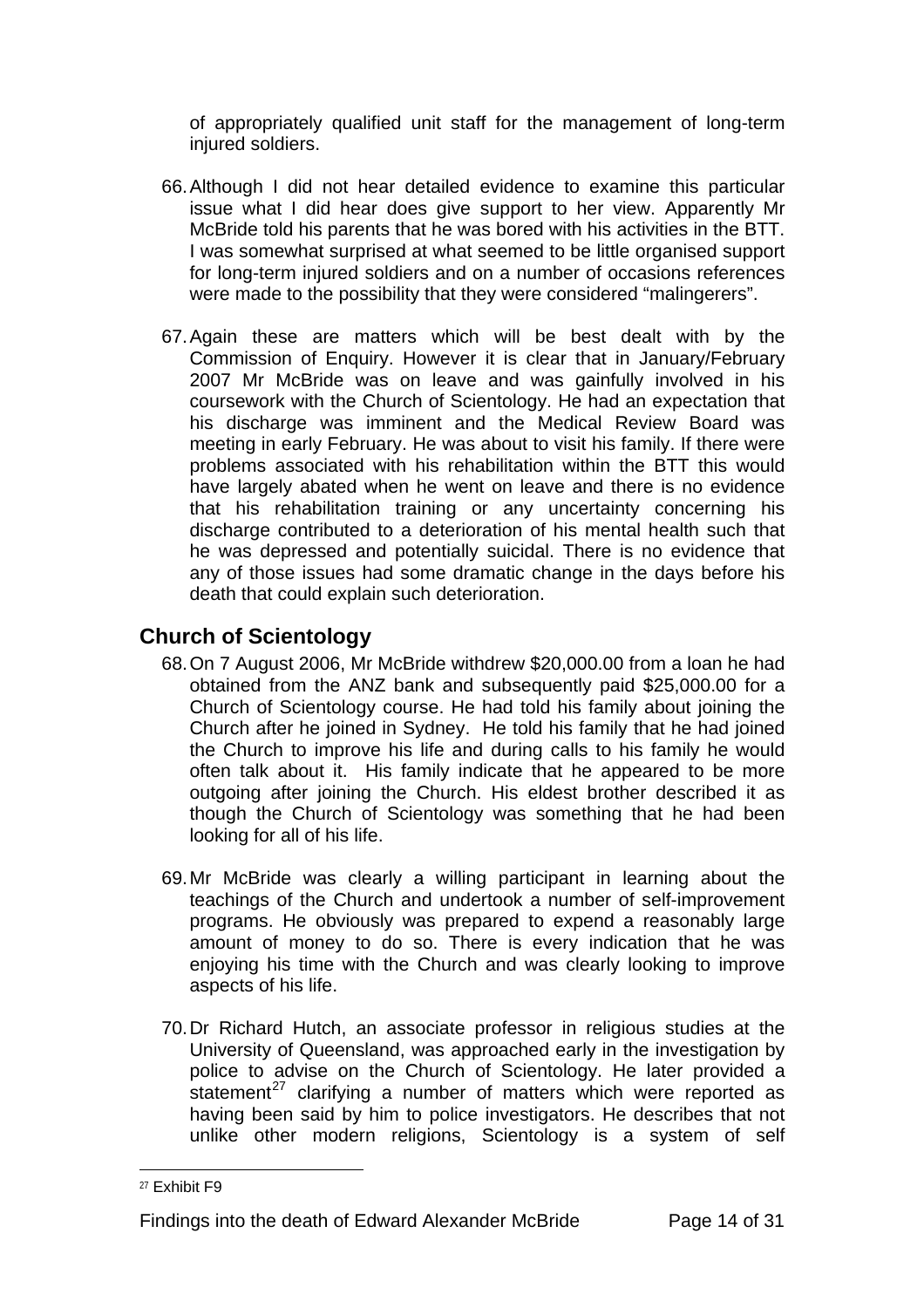actualisation and personal growth. He stated that the Church facilitates an inner journey through the study of a structured set of beliefs, to explore and find meaning and purpose in life. He stated that it was for that reason that he had described it as psychotherapeutic in nature. As in any other Church he would expect there to exist a nurturing relationship and process to exist between persons more learned in their beliefs and teachings and the student. All religions have spiritual mentors who are sought out by participants for guidance. A strict bond of confidentiality and trusted must exist for self guidance to be effective in a person's journey of self actualisation.

- 71. There is no evidence that Mr McBride gave any indication to those he had contact with in the Church of Scientology that he was unhappy with his progress. His family and those he associated with in the army, such as Ms Weiler, thought that he enjoyed the Church and was wanting to progress further with it.
- 72. There is also no evidence that any members of the Church were given any indications that Mr McBride had suicidal ideations or that he was depressed or psychologically affected to the extent that he may have taken his own life in February 2007. I accept that the Church members were all shocked and surprised when they were first informed by police a year later that this may have occurred.
- 73. Mr McBride was undertaking a significant course program which included components of auditing/counselling. Some of the courses that he undertook involved a significant personal commitment by him including attendance three nights per week and all day Saturday. From January 2007 he attended three courses on virtually a full time basis. He was at this time on leave from the army but was still residing at the Enoggera army base. Three courses were called "Drug Run Down", "Happiness Rundown" and "ARC Straight Wire". Ms Lisa O'Kane was his auditor. These courses were undertaken in the month of January 2007 and in the first week of February 2007. Mr McBride had completed the ARC Straight Wire course on the afternoon of 5 February. Something unusual happened around this time.
- 74. It is not altogether clear what is involved in the auditing process. At the commencement of a parishioner in his course of religious counselling an Auditing file is created. The file is confidential and only the counsellor and case supervisor have access to this folder.
- 75. Ms O'Kane described that the Audit file would have limited notes from his counselling sessions as well as personal information. The notes are highly summarised but can include a short note of the incident or upset that is being discussed.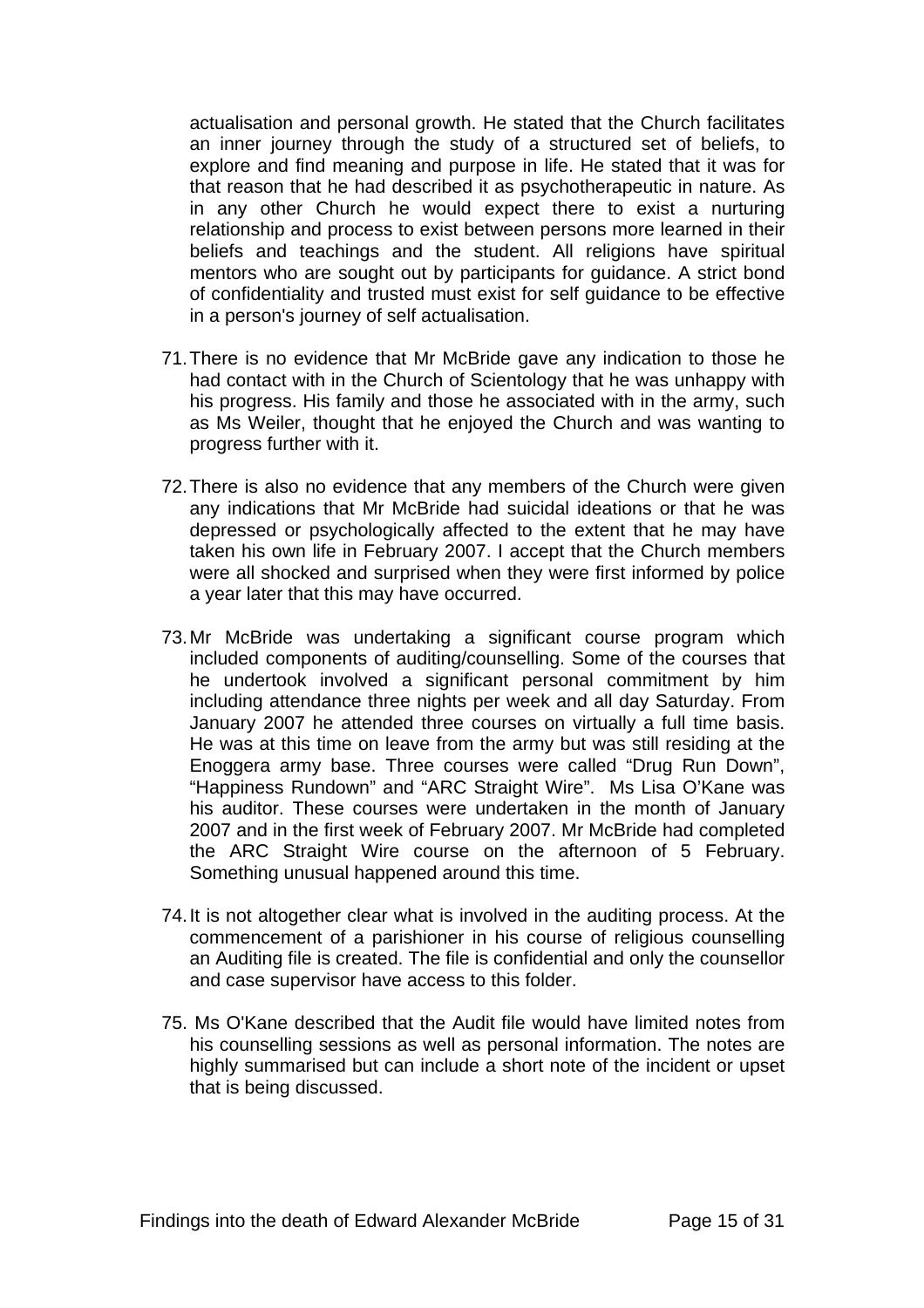- 76. In her second statement<sup>[28](#page-15-0)</sup>, Ms O'Kane stated that one of the fundamental principles of Scientology is that a person can improve their condition only if they are allowed to find their own truths about themselves and this is accomplished through auditing. She stated that auditing is a process undertaken by asking specifically worded questions designed to help you find and handle particulars areas of distress in your life. Auditing offers the means by which one can explore their past and find their own ends to things that may be holding them back in their spiritual development. Auditing is a precise activity, thoroughly codified with exact procedures. The auditor does not offer solutions or advice but helps pinpoint problem issues for the participant. Auditing is assisted by the use of an Electropsychometer, or E- meter which Ms O'Kane said was a calibrated device used for measuring low voltage and changes in the human psyche. The E-meter assists in the final validation and attesting.
- 77. The courses can be fairly intense and auditing sessions can be draining. In their evidence both Ms O'Kane and Mr Cockerill agreed that auditing can be intense, straining, personal and confronting but both deny that the process could have in any way contributed to Mr McBride taking his own life and said it would be quite the opposite.
- 78. Interestingly, although Ms O'Kane described in her statement that auditing was a process designed to help find and handle particular areas of distress in the person's life, she repeatedly stated in her evidence that she was only considering past positive experiences in Mr McBride's life and that she was not dealing with any areas of distress as that would require a higher trained auditor. I have to say that I had significant difficulty in accepting all of the evidence of Ms O'Kane. It had a very distinct flavour of being selective and avoidant about various issues and the examples she gave about possible areas of distress in a person's life were indeed involved in areas of minor stress as distinct from more significant areas of distress.

## **The Auditing and Ethics File**

- 79. One of the problems that this inquest faced it is that Mr McBride's auditing and ethics files were not presented to the court. These files were moved out of the jurisdiction. I have no idea as to what is on these files and it may be something completely innocuous however the fact of the matter is that Mr McBride's attitude changed sometime after the afternoon of 5 February 2007 and these files may very well have had some information which could give the inquest some assistance in determining what happened.
- 80. On 13 March 2008 police investigators, in a coordinated approach, endeavoured to conduct interviews with Lisa O'Kane, Juliette Parker and Daniel Cockerill. Mr Cockerill could not be located at the address that police attended and they later spoke with him by telephone.

<span id="page-15-0"></span><sup>28</sup> Fxhibit F2.2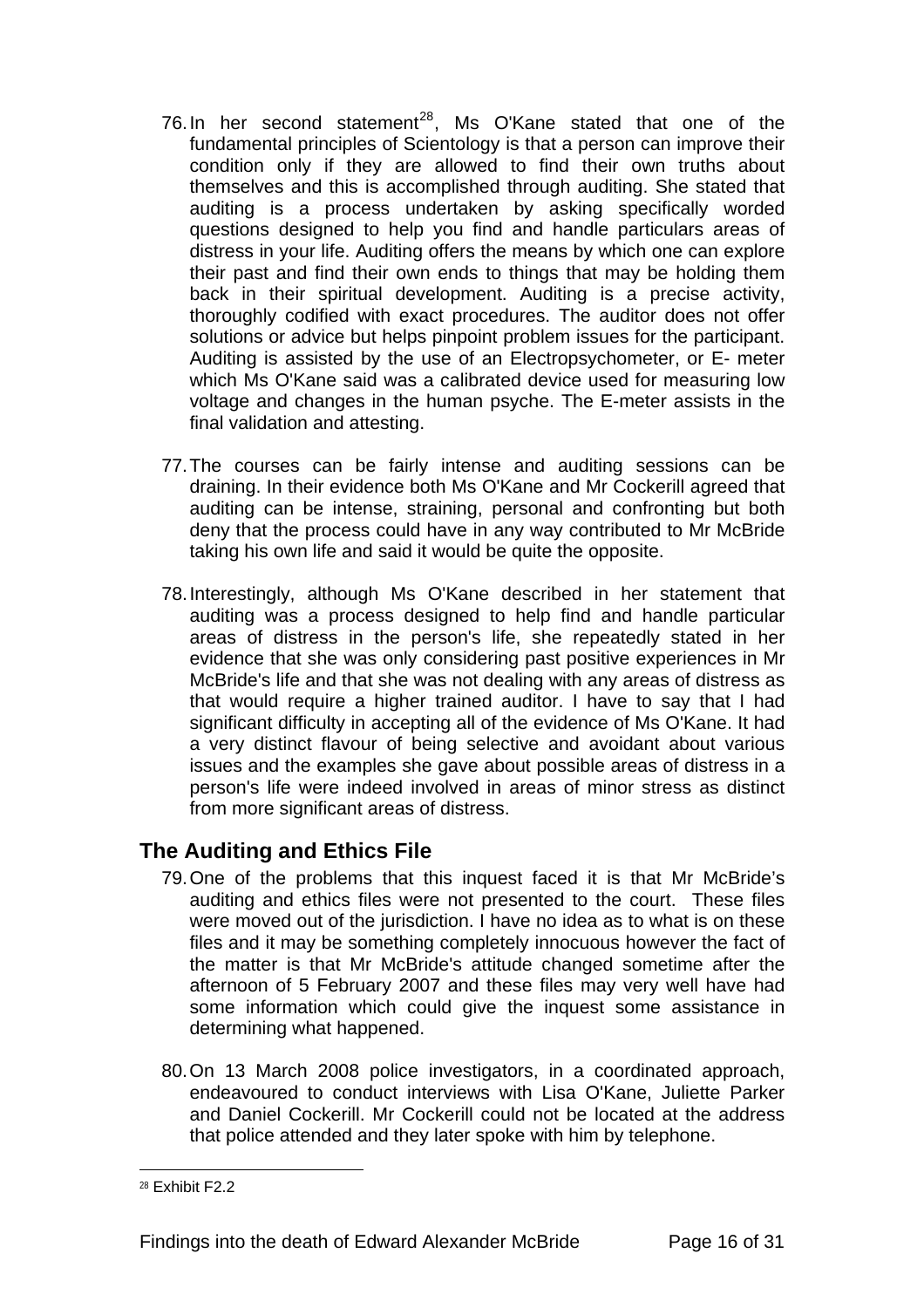- 81. There was some criticism of police in the manner in which they attended at the residences of Ms O'Kane and Ms Parker at 7 am and conducted recorded interviews over some length of time. These interviews were conducted over a year after the death of Mr McBride. They were certainly lengthy interviews and in relation to Ms Parker it would have been better if she was informed of Mr McBride's death early in the interview rather than halfway through. Nevertheless police considered it was appropriate to coordinate interviews as clearly there were a number of matters concerning the telephone calls and text messages that had occurred with Mr McBride over the days leading up to his death that needed some explanation. I do not accept that there is any evidence that they were overborne, not allowed to leave or treated as suspects. Ms Parker somewhat understandably was anxious because she was not at first aware of the death and where the interview was leading. It is accepted that each of the persons interviewed were genuinely shocked and surprised about Mr McBride's death. It is also accepted that each of the interviewees were cooperative and provided valuable information.
- 82. The interviews largely speak for themselves and I do not intend to detail anything further about them except with respect to the issue concerning access to Mr McBride's personal records held by the Church and in particular the auditing file. In her interview Ms Parker tells police about the files held by the Church which included an auditing folder, accounts folder, a central communications file, student file with all his course work and an ethics folder. There is reference towards the end of the interview that the police would go to the Annerley office and "grab whatever information you got if you want to do that." Ms Parker replied "that would be good."<sup>[29](#page-16-0)</sup> It is also clear that police were interested in all of the documentation and to say that they were not interested in the auditing file would misrepresent what was said. At the same time Ms Parker did state in the interview that in relation to some files such as the accounts and central file she did not think there would be a problem providing this documentation, but as to the auditing and ethics file she would have to speak to the "legals" in Sydney. I accept that was an appropriate response. She apparently did speak to Sydney and she was told to direct police to their lawyer in Brisbane. Again that is a totally appropriate response and without a warrant the approach was entirely legal.
- 83. On 26 May 2008 a search warrant issued under the Act seeking the accounts folder, auditing folder, student folder, central folder, PC folder and ethics folder. The folders other than the auditing and an ethics folder (if it existed) were received. It is apparent from records held at the Church that the audit folder was transferred to the Sydney Church on 16 March 2008 and this has been confirmed by Ms O'Kane, Ms Parker and Mr Gordon.

<span id="page-16-0"></span> $\overline{a}$  $^{29}$  Exhibit D5 page 40 of second tape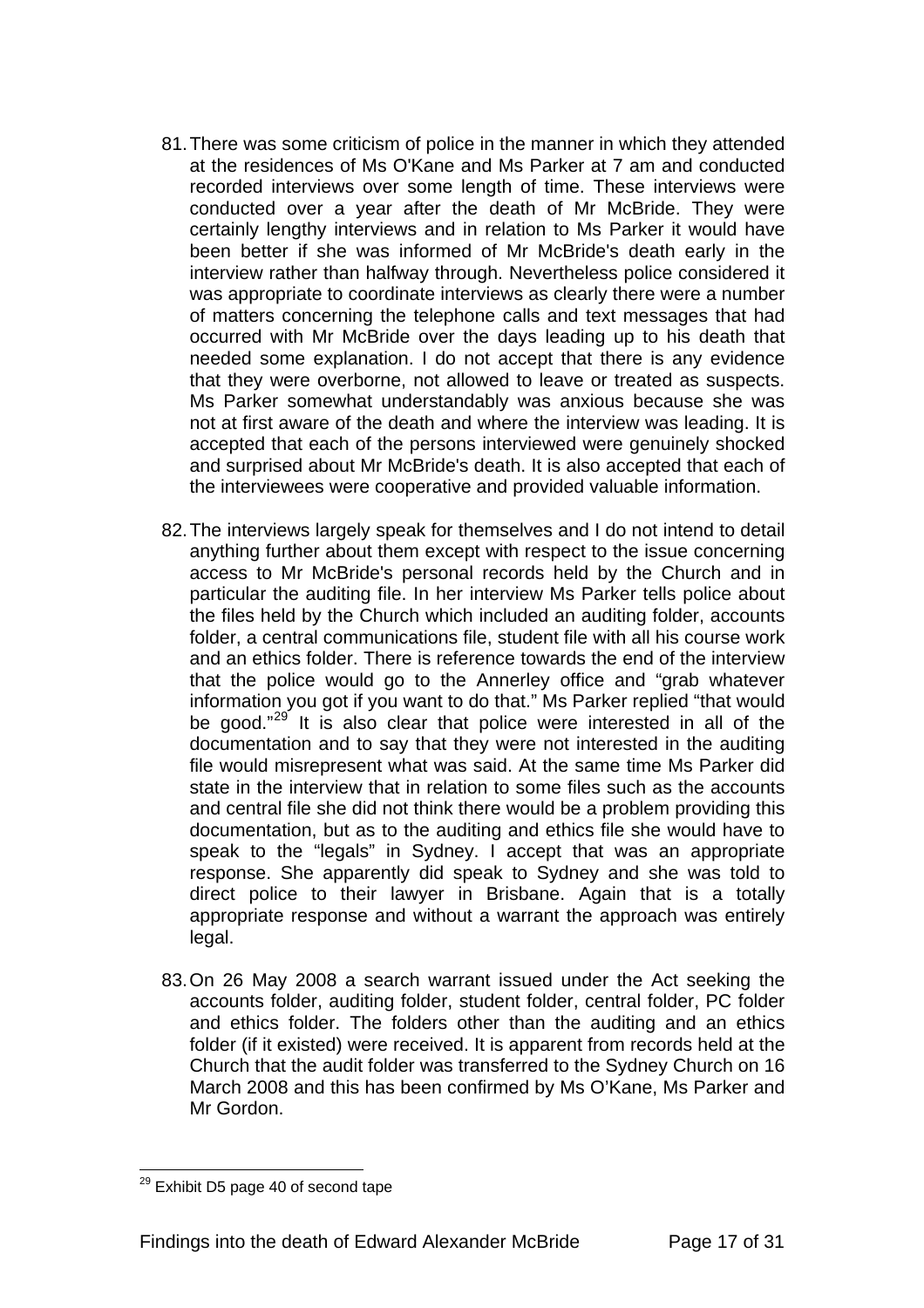- 84. On 26 November 2008 a search warrant was issued in New South Wales however it became apparent that the auditing file was no longer present and that it had been transferred to Church of Scientology headquarters in the United States of America on 2 June 2008. That is of course seven days after the execution of the search warrant in Brisbane on 26 May 2008. It is accepted that the Brisbane Church members had no previous experience with such legal procedures. They were constantly in contact with the Sydney branch of the Church. The contents of the warrant executed in Brisbane would have been made known to Sydney soon after 26 May, if not that day. By that time the Church hierarchy in Sydney would have had very clear indications about the interest that the Coroner had in accessing the remainder of Mr McBride's files for the purposes of the investigation, particularly the audit file. Although the Church was legally entitled to remove the file to the United States of America it did so in that knowledge.
- 85. Requests for production of the auditing file and/or information concerning what was in the auditing file have been directed to members of the Church in Brisbane and in response further statements from Ms O'Kane, Ms Parker and Mr Cockerill were provided. The auditing file has not been produced. Communication with Church of Scientology officials in the United States of America has been had with Counsel Assisting this enquiry and others at this office. At the commencement of the inquest this court made an order that if the auditing file was produced that a copy would be provided to the parties represented at the inquest for the purposes of the inquest only and that otherwise the file would be retained in a sealed folder and would not be open to any other person without an order of the Coroner.
- 86. The legal representatives for the Church of Scientology in Brisbane indicated that they did not represent Church officials in the United States of America and were unable to assist in having the file made available, although I note that there had been a request for it to be returned by Mr Gordon from the Sydney branch of the Church.
- 87. There is no doubt that police investigators were interested in obtaining the contents of the auditing file. Shortly after the police interview that file was removed out of the Queensland jurisdiction. Shortly after the execution of a warrant in Queensland the auditing file (and perhaps the ethics file if it existed) was removed to the United States of America where this court has no jurisdiction. This is the only personal file relating to Mr McBride that seems to have been dealt with in such a manner. A clear inference can be made that this course of action was taken as a deliberate decision to not produce the auditing file. I do not suggest that there has been a deliberate obstruction by Ms O'Kane, Ms Parker or others associated with the Church in Brisbane. It would seem that they were under instructions by firstly, Sydney and then subsequently the headquarters of the Church in America and they simply went along with those instructions. That file may have had information which would have assisted this enquiry in coming to some understanding as to the state of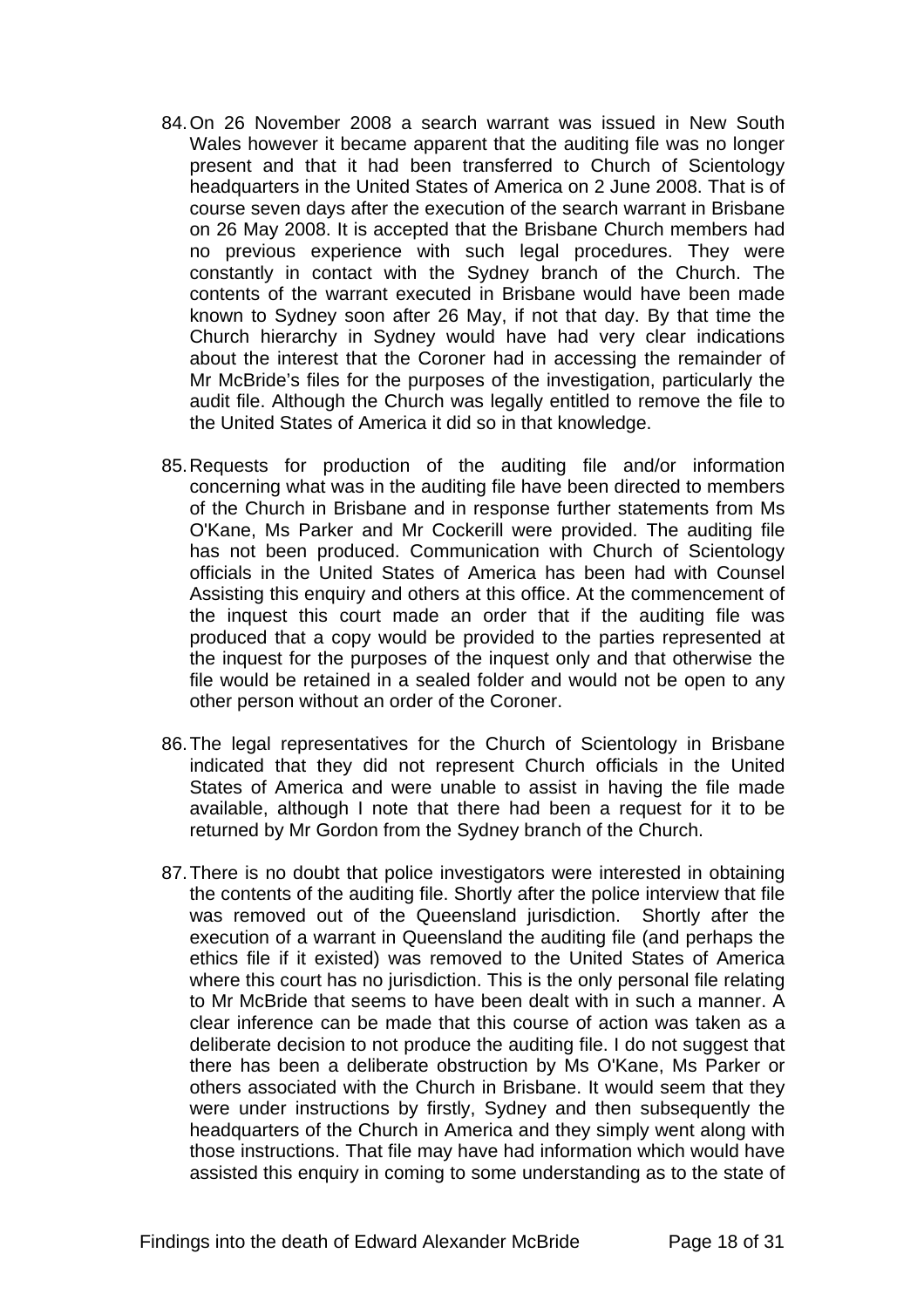mind of Mr McBride at the conclusion of his course work on 5 February 2007. It also may not have had anything of interest but it seems that we will never know. If the Church in the United States of America is willing to provide the file on the basis of the orders that I have made then I would be happy to receive it. It should be noted that I am not closing the inquest totally as the Commission of Enquiry may have further information that can assist me and the inquest can be reopened by me.

## **Events of 5 – 7 February 2007**

- 88. Not a lot is known about Mr McBride's movements on the days preceding his death. From what was found in his car it is apparent that he went to the Gold Coast on 7 February. At approximately 12.14 pm on 7 February 2007 a parking ticket was issued to Edward McBride's car at the Esplanade, Surfers Paradise between Laycock and Trickett Street.<sup>[30](#page-18-0)</sup> At 1.52 pm a receipt from McDonald's at Burleigh Waters was issued. The purchase was for 1 meal which may indicate that he was alone at this point in time but is not conclusive of this fact. Why Mr McBride was on the Gold Coast is unknown.
- 89. Mr McBride was last seen by Private McEntree driving off the base at approximately 6:00 pm on 7 February 2007. It would seem that Mr McBride either purchased or was given 3 cans of southern comfort and coke. Checks of local liquor retailers did not come up with any information of assistance.
- 90. On 5 February 2007 Mr McBride's brother Stephen spoke with him for some 25 minutes. Stephen said this was a little bit longer than normal. He made arrangements to pick his brother up at the airport the following week when he came for his holiday to Western Australia. Mr McBride told him that he was not worried about the army and was just doing his time before he got out and that he was focusing on Scientology. His brother asked him how Scientology was going and although he told him that it was all right his brother thought that there was something that may have not gone his way as he usually talked about Scientology with more enthusiasm. However Mr McBride did not sound depressed and he was looking forward to coming home. The extent to how those comments by Mr McBride have been constructed by an understandable retrospective reflection based on hindsight is unclear. Mr McBride suggested to his brother that he might stay with his mother and father for a couple of months after he got out of the army to get his thoughts together. That is certainly indicative of a degree of reflection which is supported by comments made by members with the Church of Scientology. Mr McBride also spoke to his younger brother that day and spoke about the same things. His father said that not a lot could be made into the fact he spoke to both siblings on the one day and this was not unusual.

<span id="page-18-0"></span> $\overline{a}$  $30$  Exhibit B44.1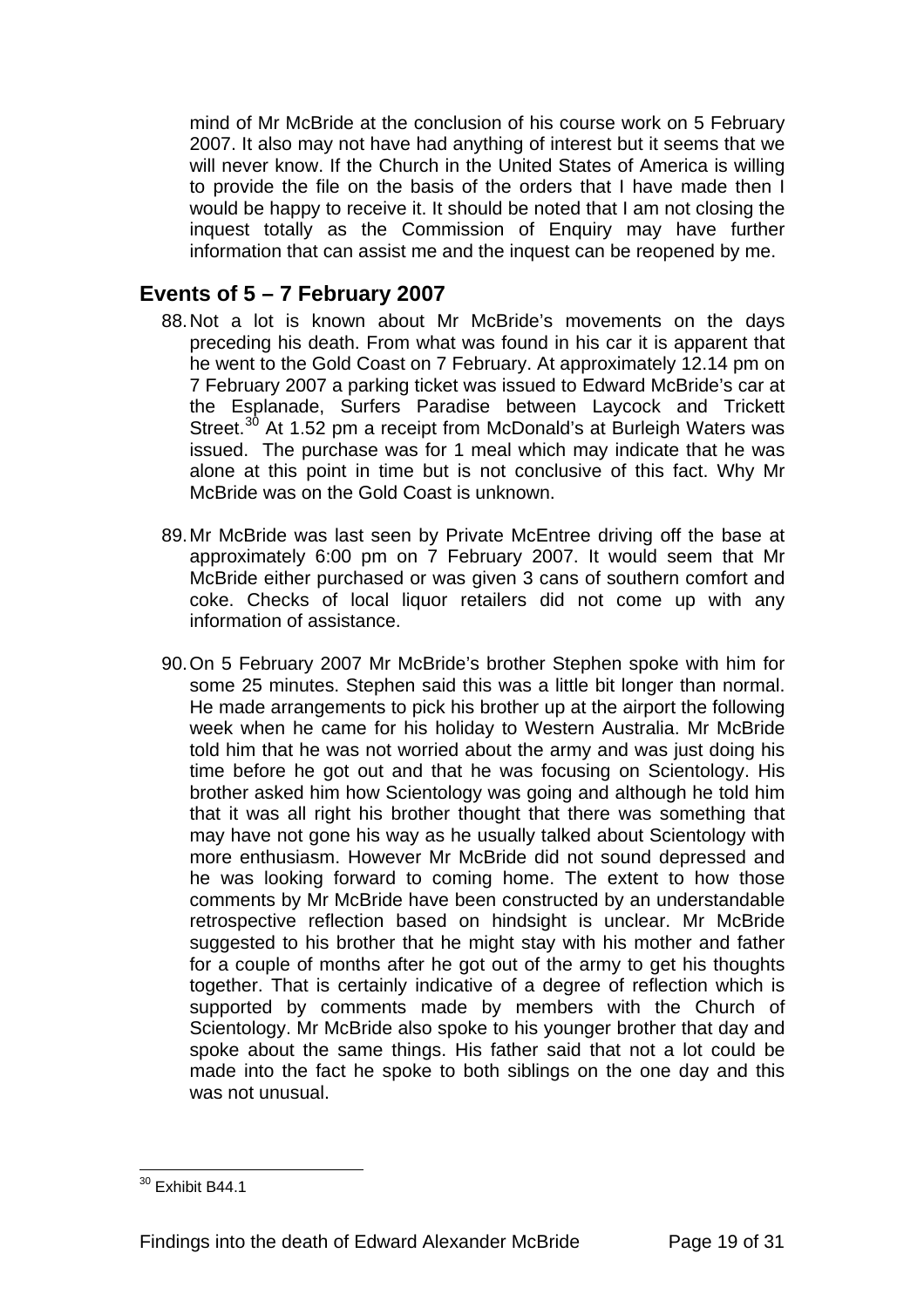- 91. Ms O'Kane was probably the person who had the most contact with Mr McBride over that one month period leading up to 5 February 2007. On that day they completed the ARC auditing and he stated that he was tired and would see her tomorrow to do the final attestation and complete the paperwork.
- 92. Early on 6 February 2007 Ms O'Kane received a telephone call whilst she was driving. She says in her evidence that Mr McBride told her that he was not going to come in that day and would come in tomorrow. She said that she did not want him coming tomorrow and wanted him to come in that day. He stated he could not be bothered. She stated that she would get back to the Church and ring him back.
- 93. Her reasoning for wanting him to come in that day was that she knew that his Perth trip was close (a week) and things would be left undone and she liked things to be completed. Although Mr Cockerill said it was not essential that things be attested straight away and could wait until his return, Ms O'Kane seemed to be particularly concerned to the extent she specifically spoke to Mr Cockerill and even rang the Church in Sydney to tell them what happened.
- 94. There was considerable activity by Church members to convince Mr McBride to come into the Church to complete the audit. There were some 10 messages in all that were sent to him by members of the Church over the next few days. I find that this was not simply an enquiry as to when he was going to come in and sign off on his latest course. Something more serious is implied from the content of those messages and that degree of contact. I also got the distinct impression from hearing Ms O'Kane that she was virtually demanding him to come in and her explanation about that did not have a sense of reality about it.
- 95. A PDA belonging to Mr McBride was found in his vehicle on 7 February 2007. Not unreasonably investigators decided to access the PDA that night to see if there was anything of interest which could lead them to other enquiries. I have no criticism of that occurring and it is an appropriate investigative procedure. Much could be learned immediately which could assist the investigation and time could be lost in waiting for a full forensic analysis. What subsequently became known to police is that, unlike mobile telephones, once a PDA loses its battery power its data is lost because it has a volatile memory. It seems that this was not common knowledge amongst the police investigators and as a result when the PDA was taken for forensic testing no data could be accessed because the battery had run down. The Forensic Computer Examination Unit was unable to recover any text messages, voicemails, details of the phone's call history or contacts. Attempts were made to utilise ADF experts and later with updated software by Police Forensics, but to no avail. This may be a lesson learnt for police for future investigations involving PDA devices.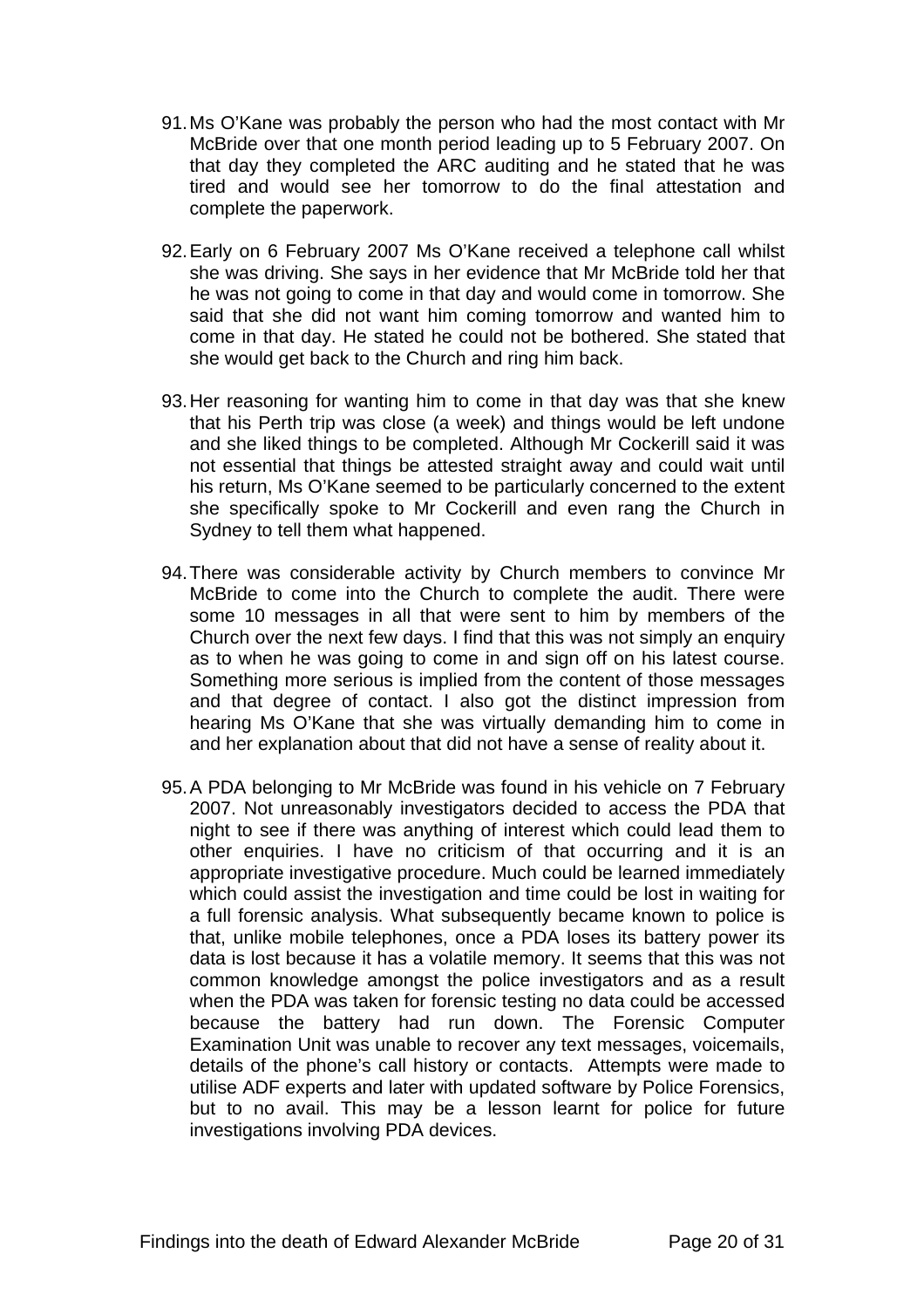- 96. Because the police assumed that they could access the information later there was no written recording of the information heard or read by the police in their police notebooks or elsewhere. That may also be another lesson learnt. A number of persons recall having heard or being told about messages that were accessed. They include Senior Constable Nieland, Constable Holder, Senior Constable Melissa Buckle, Detective Sergeant McIllveen and ADF Sergeant Deanne Ihle (now Wheeler). Their statements were taken within weeks of the events and no later than a month after the events. It is not clear from their evidence as to what exactly was heard by them, read by them or reported to them and with the benefit of time this did not improve. Although the precise content of the telephone messages or texts could not be ascertained the witnesses each gave recollections which had a basis of fact and truth about them which could not have been simply made up. When looked at with the benefit of the telephone records, the interviews of Church members and some uncontroversial evidence, I am able to come to some conclusions.
- 97. I do not intend to set out in detail the evidence of all of these witnesses in relation to who heard or saw what on the PDA. Various accounts of what was heard or read were given and they are as follows: -
	- you are putting another person's job at risk through your actions;
	- you should come in for an interview;
	- you should contact Sergeant Bevan urgently;
	- this is not good enough you need to call me you are going to get me into a lot of trouble. You need to come in now, we need to get this sorted out:
	- LRH would not approve;
	- it is not kosher of you to be out of contact with me. You really should come in for an audit;
	- a message from the duty officer in the barracks telling Mr. McBride to contact him urgently;
	- you need to come in, we need to speak to you;
	- you need to talk to us, contact us urgently;
	- this behaviour is unacceptable, you have missed your interview;
	- we need to wrap things up; and
	- we are concerned that we haven't heard from you.
- 98. Telephone records of Mr McBride's mobile phone were accessed and further investigation revealed that only members of the Church of Scientology were in contact with him in the days leading up to his death.

99. The telephone records indicate as follows: 5/2/07 1958:31 – Ms Parker calls Edward McBride for 63 seconds 5/2/07 2139:25 – Ms Parker send an SMS to Edward McBride 6/2/07 0833:03 – Edward McBride calls Ms O'Kane for 105 seconds 6/2/07 0902:11 – Ms Parker mobile phone calls Edward McBride for 257 seconds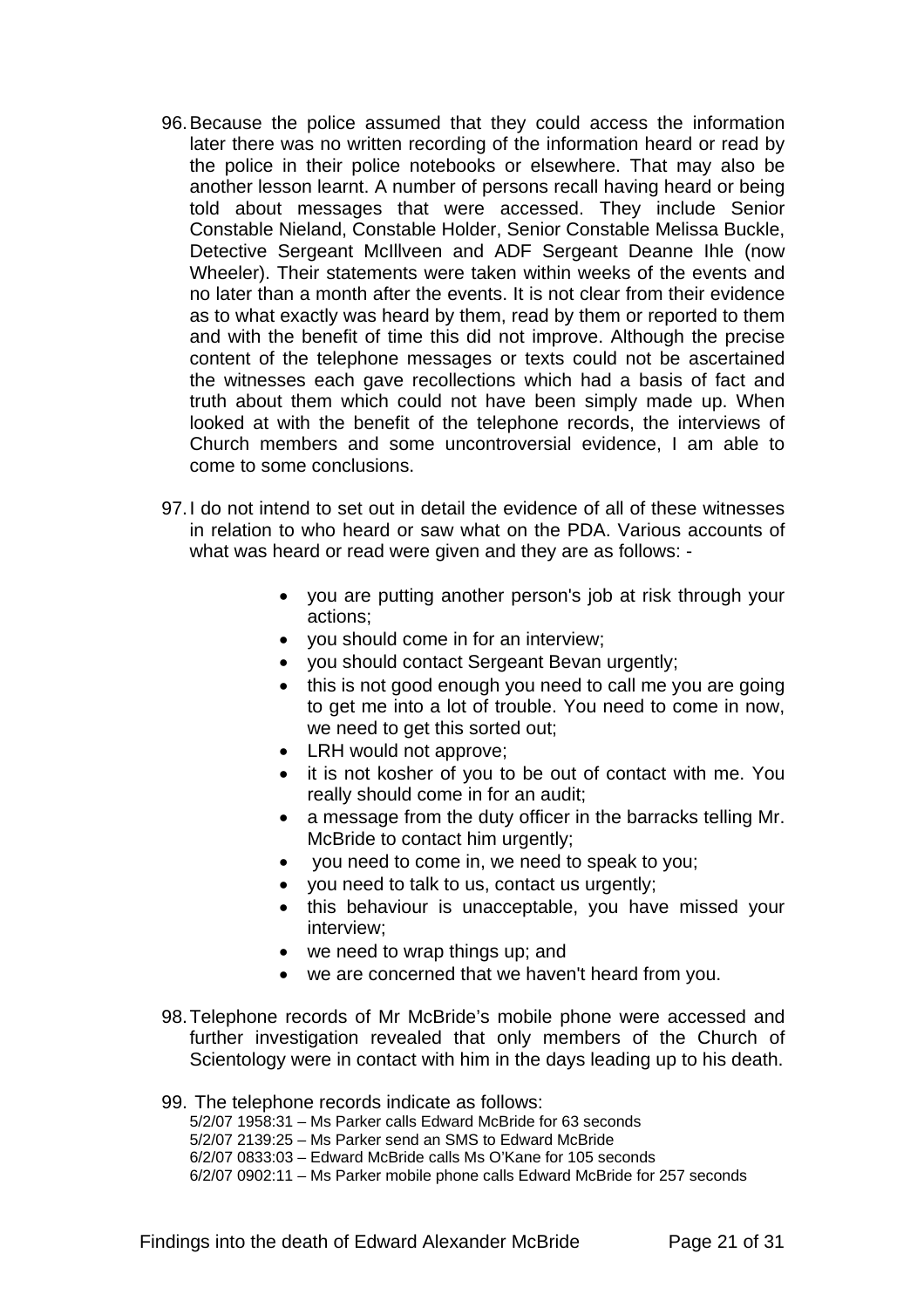6/2/07 1140:22 – Ms O'Kane calls Edward McBride for 53 seconds

6/2/07 1428:07 – Ms O'Kane sends an SMS to Edward McBride

6/2/07 1604:58 – Ms Parker calls Edward McBride (and is diverted to voicemail) for 35 seconds

6/2/07 1742:36 – Ms Parker calls Edward McBride (and is diverted to voicemail) for 25 seconds

6/2/07 1809:31 – Number registered to Church of Scientology in Sydney calls Edward McBride (and is diverted to voice mail) for 41 seconds

7/2/07 0728:22 – Edward McBride retrieves voicemails for 131 secs

7/2/07 0958:31 – Ms O'Kane sends two SMS (more likely one long text message) to Edward McBride

7/2/07 1429:39 – Ms O'Kane sends two SMS (more likely one long text message) to Edward McBride

 7/2/07 1953:16 – Mr Cockerill contacts Edward McBride (and is diverted to voice mail) for 8 seconds

7/2/07 1953:54 – Mr Cockerill contacts Edward McBride (and is diverted to voice mail) for 3 seconds

7/2/07 1954:28 – Mr Cockerill contacts Edward McBride (and is diverted to voice mail) for 3 seconds

7/2/07 1955:00 – Mr Cockerill contacts Edward McBride (and is diverted to voice mail) for 56 seconds 3

7/2/07 2004:55 – Mr Cockerill contacts Edward McBride (and is diverted to voice mail) for 5 seconds

7/2/07 2323:30 – Enogerra Army base calls Edward McBride (and is diverted to voicemail) for 18 seconds

7/2/07 2325:23 – Enogerra Army base calls Edward McBride (and is diverted to voicemail) for 69 seconds

8/2/07 0009:41 – Enogerra Army Base calls Edward McBride (and is diverted to voice mail) for 6 seconds

8/2/07 0039:46 – Edward McBride's voice mail is retrieved by police (at the scene) for 151 seconds

- 100. The telephone records indicate that over these dates Mr Cockerill, Ms Parker and Ms O'Kane were also communicating with each other and with the Church in Sydney.
- 101. There is no doubt that Sergeant Bevan, the duty sergeant at the Enoggera Barracks, called Mr McBride at around 11.23 pm and 11.25 pm on 7 February and left a message for him to call him. That explains the reference to someone hearing a message about contacting Sergeant Bevan or the duty sergeant at the base. I accept that the message would have been as simple as that.
- 102. Ms O'Kane spoke to Mr McBride on the morning of 6 February and that is confirmed in the telephone records at 8.33 am.
- 103. That leaves a number of other messages or texts which were sent by various members of the Church over 6 and 7 of February. Mr Cockerill agrees that he may have left a message to the effect of needing to "wrap things up" which explains that message which was heard or read which used those words. That phrase was used by him on a number of occasions in his statements and evidence and seems to be something he would commonly say. He may have told him he was "concerned". His messages were all sent on 7 February.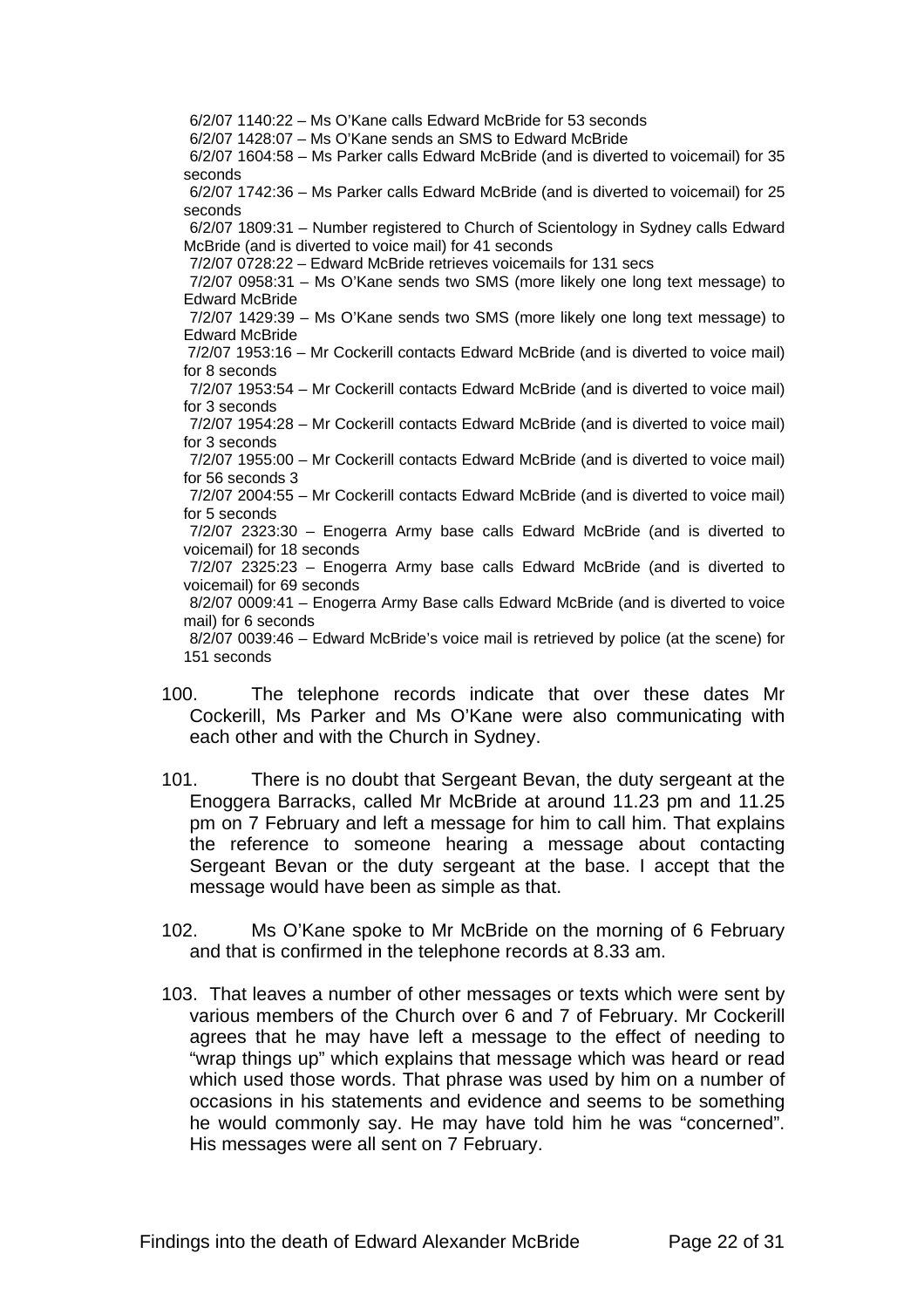- 104. That leaves the other messages which speak about putting "someone's job at risk", "to come in for an interview" or "audit", "getting people into trouble" etc. The word "audit" clearly is a reference to the Church of Scientology. The reference to LRH clearly is a reference to L Ron Hubbard, the Church's founder. It is unlikely that the persons who heard or read these words had sufficient knowledge of the Church to make them up and I accept that the messages did make reference to those terms. Ms O'Kane, Ms Parker and Mr Cockerill deny that messages of that nature with a reference to audit or LRH were sent. In so far as Mr Cockerill is concerned I accept that his messages have probably been identified.
- 105. That leaves Ms O'Kane and Ms Parker. I did not consider that Ms O'Kane was an impressive witness with much of what she had to say as being selective and at times implausible. Ms O'Kane agrees she sent some messages and they could have included words to the effect that he needed to come in and to contact them urgently. That accounts for those messages. I find that one or both of them sent messages with references to "jobs being at risk", "audit", and "getting people into trouble". In my view those messages were more likely said or sent by Ms O'Kane. Ms O'Kane uses the word "trouble" in her record of interview with police and gave a most unsatisfactory explanation when she gave evidence to suggest the word did not really mean actual "trouble" but was more of an inconvenience to her schedule. Getting her into "trouble", "audit" and "a job at risk" fit more properly with her relationship as an auditor for Mr McBride.
- 106. It was suggested that any contact with Mr McBride over those days was simply to have him come in and finalise the administration processes of his auditing program which was just completed with Ms O'Kane. Mr McBride apparently had expressed a wish to have a break from his course work. The tenor and quantity of the messages however is not one of a desire to finalise some administrative process. It seems to have a much more serious tone about them as if something else had happened. Ms O'Kane, Ms Parker and Mr Cockerill also said that Mr McBride's actions were most unusual in that he was usually so reliable. One wonders why anyone would have been concerned about him, as suggested by Mr Cockerill. What was there to be concerned about because someone wanted to postpone a meeting to finalise the course? What is clear to me is that there had been a change. Something had happened to Mr McBride because in the next day/hours he would take his own life in quite a premeditated manner.

## **The explosion**

 $\overline{a}$ 

107. Mrs Bernadine Colligan<sup>[31](#page-22-0)</sup> was travelling inbound in a vehicle along Old Northern Road, Everton Hills at approximately 8:45 pm when she saw a large explosion at the power plant. Mrs Colligan described it as being similar to fireworks and saw sparks however the explosion

<span id="page-22-0"></span><sup>31</sup> Her statement is exhibit B9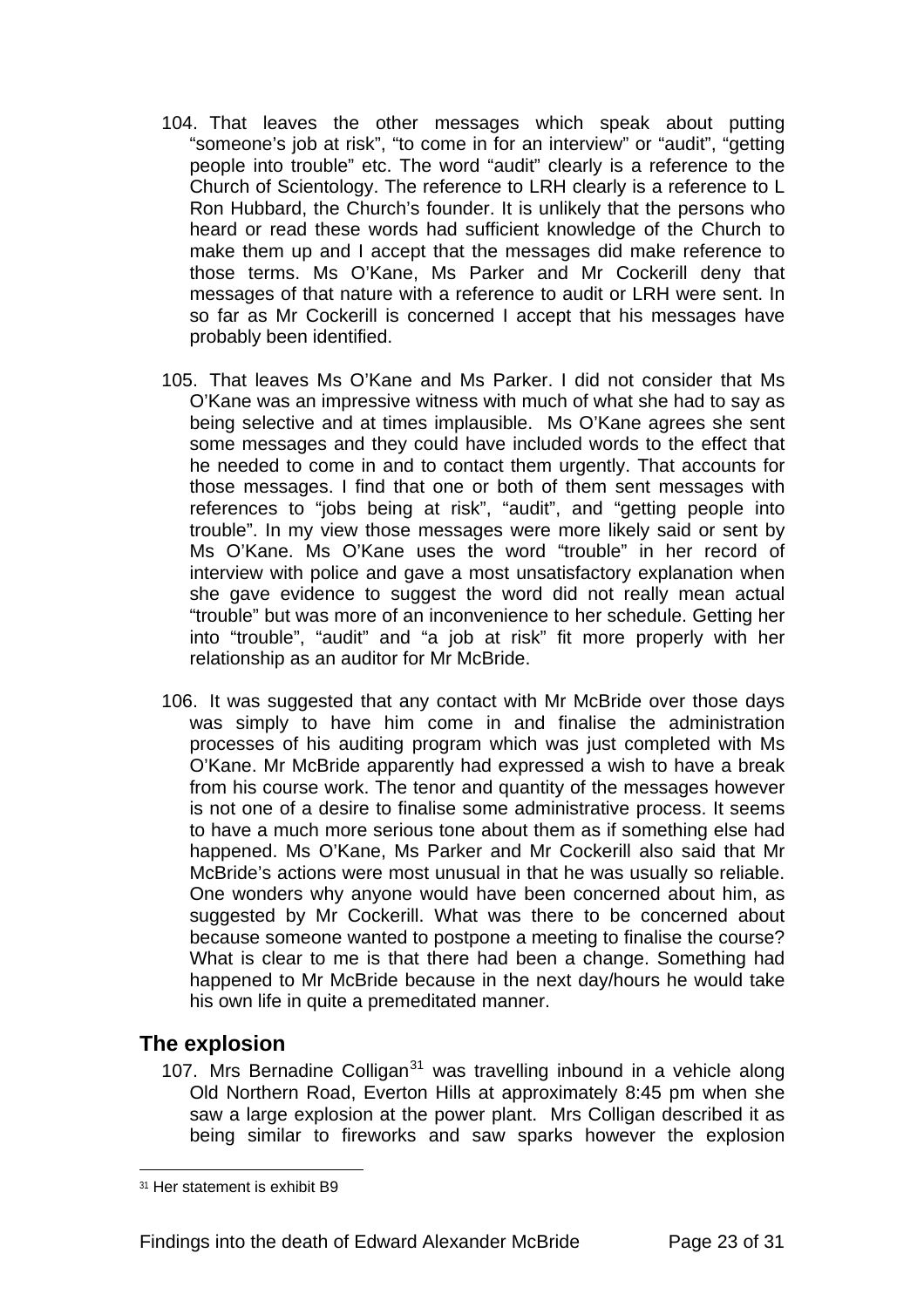continued to burn in a red glow. Mrs Colligan did not see any cars or persons near the power plant.

- 108. At approximately 8.45 pm Ms Hocking and Mr Simpson recall hearing a loud sound and a flash of blue light. Ms Hocking who was exiting her ensuite at the time, immediately went to her bedroom window which overlooks the substation in Old Northern Road.
- 109. Ms Hocking observed a large flame inside the substation just past the three cylinder like containers that appear at the front of the substation when looking at the substation from the direction of Ms Hocking's property. Ms Hocking observed two males inside the complex. She described one male as being of normal height, with short hear wearing brown coloured shorts and a t-shirt. She described the other male as being of normal height, with a shaved head, white t-shirt, running shoes and long track pants with a reflective strip down the side. She thought the male persons were older than teenagers and in their late teens or early twenties.
- 110. Ms Hocking was able to give a detailed description of the movements of both males within the complex. The inquest conducted a view of the complex during darkness on 9 September 2009. Although she was some distance away it is clear to me that she and Mr Simpson would have been able to see into the front of the complex where she described the two male persons to be standing.
- 111. Ms Hocking then saw the male in shorts walk towards a green shed towards the left of her view. He had his hands up near his head. In her evidence she showed this as rocking over his ears and she stated that she thought that he might have been hurt. Ms Hocking then observed the male in the track pants waving his arms up and down. In her evidence she stated that the two men started to disappear as the fire engines turned up.
- 112. Ms Hocking called out to Mr Simpson who joined her in the bedroom approximately 30 seconds following the explosion.
- 113. Mr Simpson observed the flames and saw a male wearing shorts and a shirt with short sleeves coming from towards the shed which was on his left facing the substation towards the fire waving his arms. Mr Simpson also saw movement in the dark and believes that it may have been the silhouette of someone passing in front of the flames. He called the emergency services.
- 114. Ms Hocking and Mr Simpson both indicated that their visibility towards the front of the substation was reasonably good as a result of the street lights and flame however towards the rear of the substation visibility was poor.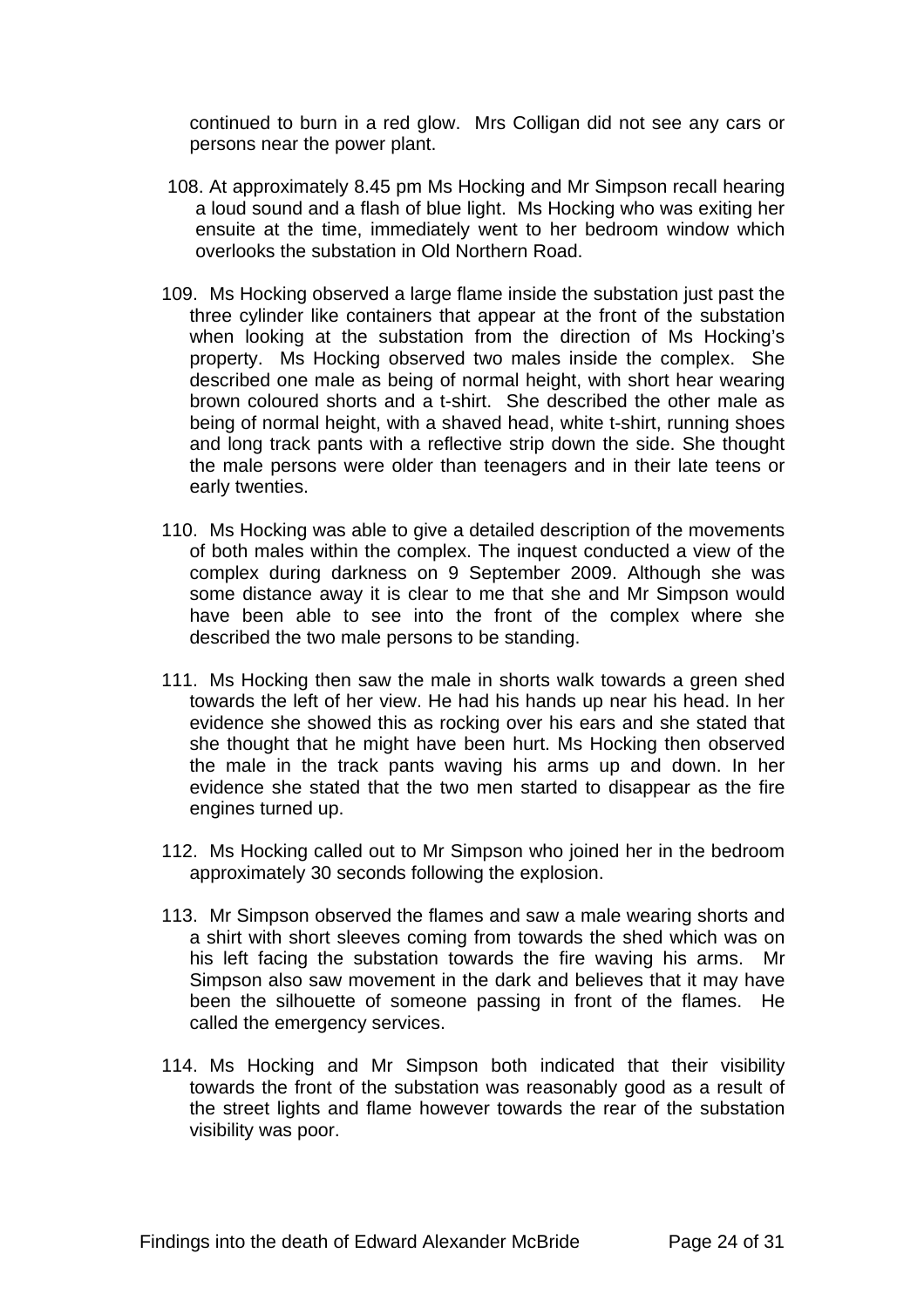- 115. Neither Ms Hocking nor Mr Simpson were able to observe the tower where Edward McBride was later found.
- 116. Ms Hocking and Mr Simpson provided their first statements on 11 February 2007 and participated in a re-enactment on 15 February 2007. Mr Simpson was also heard to give a contemporaneous version of events during his 000 call. Having viewed that re-enactment, attending on the view and after considering their statements and evidence I have no doubt that there were two male persons in the substation at the time that the explosion occurred.
- 117. Ms Hocking said that she had seen people in and outside of the substation misbehaving in the past with an incident reported by her some one or two weeks previously. Police were able to confirm that complaints had been made about such activity in the past.
- 118. A number of other residents living in the area (and also people in the near vicinity at the tennis courts) also heard the explosion and some saw a flash. Many of these residents exited their houses and walked around to see if they could see what had occurred. They did not observe any vehicles parked (with the exception of a white vehicle that had been parked broken down on Old Northern Road) or anything that was obvious. They did not see any suspicious persons in vicinity of the complex or running away. Trent Dolman<sup>[32](#page-24-0)</sup> was playing tennis that evening and saw two males in their early twenties walk behind the courts towards the scout den. They were not doing anything unusual and one had a cap and one had a shaved head.
- 119. Queensland Fire Service and Rescue ("QFSR") officers (who attended the scene) observed two teenage boys, approximately 14, standing together on a pathway opposite the Collins Road intersection. Mr Mark Johnston observed 3 youths walking from Collins Road past Steve Jones hardware towards the substation. A fire engine stopped nearby these males and they did not run away.
- 120. As to the identity of the two persons in the substation, the police investigation was unable to come to any conclusion and ultimately neither can this inquest. I can say that there is no evidence that would indicate that either of them were attached to or had anything to do with the Church of Scientology. Their descriptions could give a view that they looked like army personnel but that does seem unlikely considering that Mr McBride had virtually no friends in the army and there is no evidence anyone was with him that day. There is no evidence that any person, even within the army context, would want to harm Mr McBride.
- 121. I consider it unlikely that either of the two persons had been providing any direct assistance to Mr McBride. The scenario which I think is most likely is that they were indeed two young men who had entered the

<span id="page-24-0"></span> $32$  His statement is exhibit B13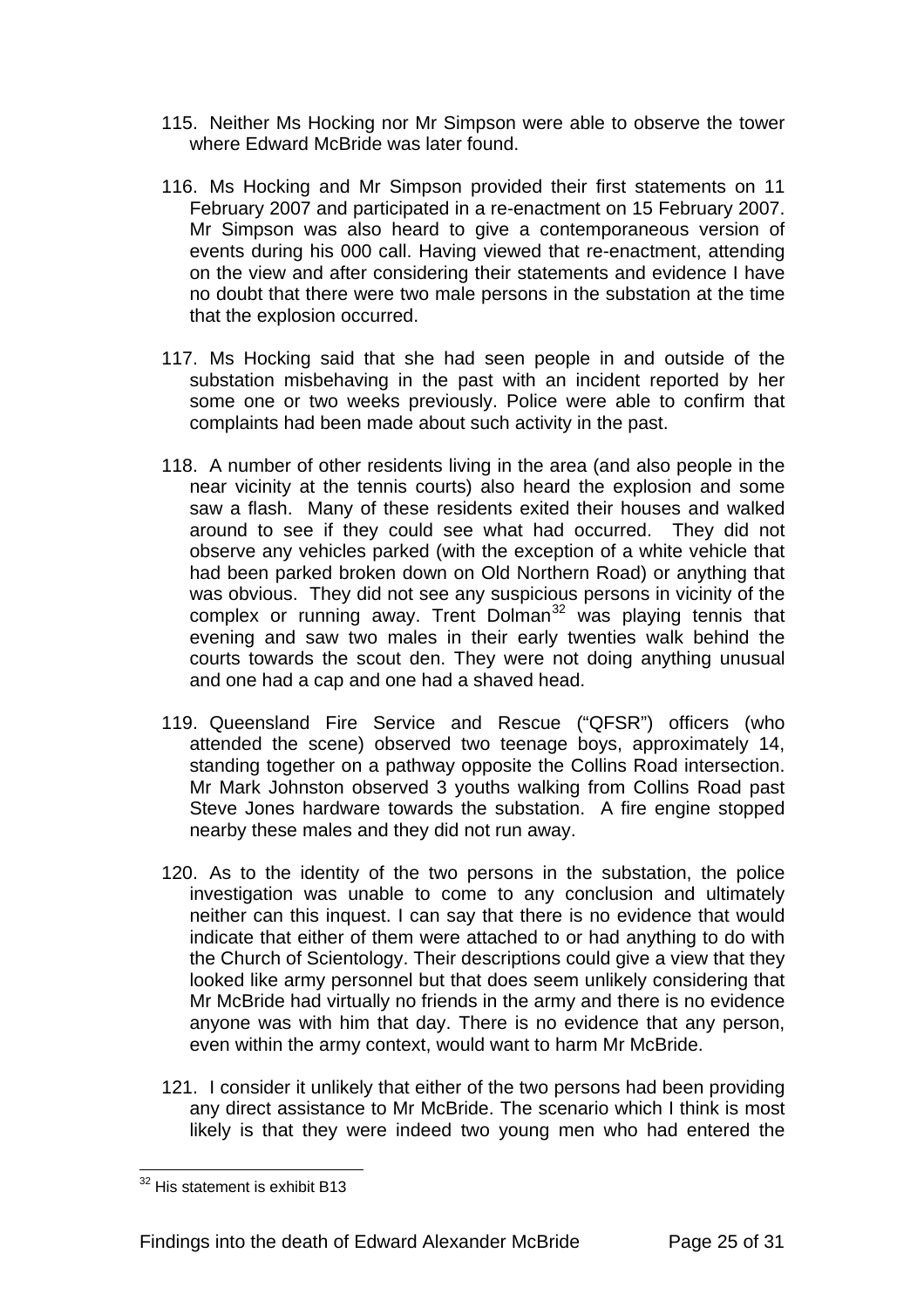substation compound and were up to no good. They may have seen Mr McBride in the compound and were curious. They may have just entered and not known that he was there. The actions of one of them in holding his hands around his ears is indicative of someone who had experienced a large noise and was holding his head in pain. The other one was waving his arms around and one of them was walking backwards and forwards. This is indicative of two persons who had found themselves in a stressful situation and were panicking. They were not near enough to Mr McBride to receive flash burns but they would have received a considerable fright. It is probable that they then exited the compound after hearing the fire trucks arriving and knowing that they were in trouble. Although this is a scenario which I consider to be plausible and the most likely of the speculative theories it is not a finding that I can make on the requisite standard of proof without there being some further supporting evidence. It still speculation but the one I favour the most.

## **The Scene**

- 122. QFRS officers and Mr Simpson walked around the substation and observed Mr McBride hanging from the tower. QFRS continued to walk around and discovered a blue vehicle (later ascertained to be a blue Suziki Swift, registration number 706 JDA which was registered to Mr McBride). QFRS opened the vehicle and examined identification belongings.
- 123. The Substation was surrounded by Weldmesh fencing about two metres high, with three strands of barbed wire running along the top, and a recessed gate providing access to the compound off Old Northern Road. Inside there were two separate areas where blue metal crushed rock covered the ground. Inside each of these areas was a bank of towers including six small and two larger towers. The towers were seated in concrete footings and timber edging held the surrounding gravel in place. The ground outside the blue metal areas was grassy with stony dirt in some locations.
- 124. Mr McBride's body was found hanging by the neck from a rope attached to the top cross bar of a tower called an isolator located in the middle of the rear row of towers. His feet were touching the concrete footing of the tower with the knees slightly bent.
- 125. Mr McBride's vehicle was found next to the western perimeter fence at the rear of the substation. It was positioned close to the southside of the compound, facing north. The vehicle was unlocked with the keys left on the dash board on the driver's side. There was no evidence of property belonging to anyone else in the vehicle.
- 126. The top of the fencing in south west corner of compound near where vehicle was parked had some of the wires which protrude along the top of the fence bent over. These wires were in close proximity to the corner post and were bent over in both directions. It is most likely that it was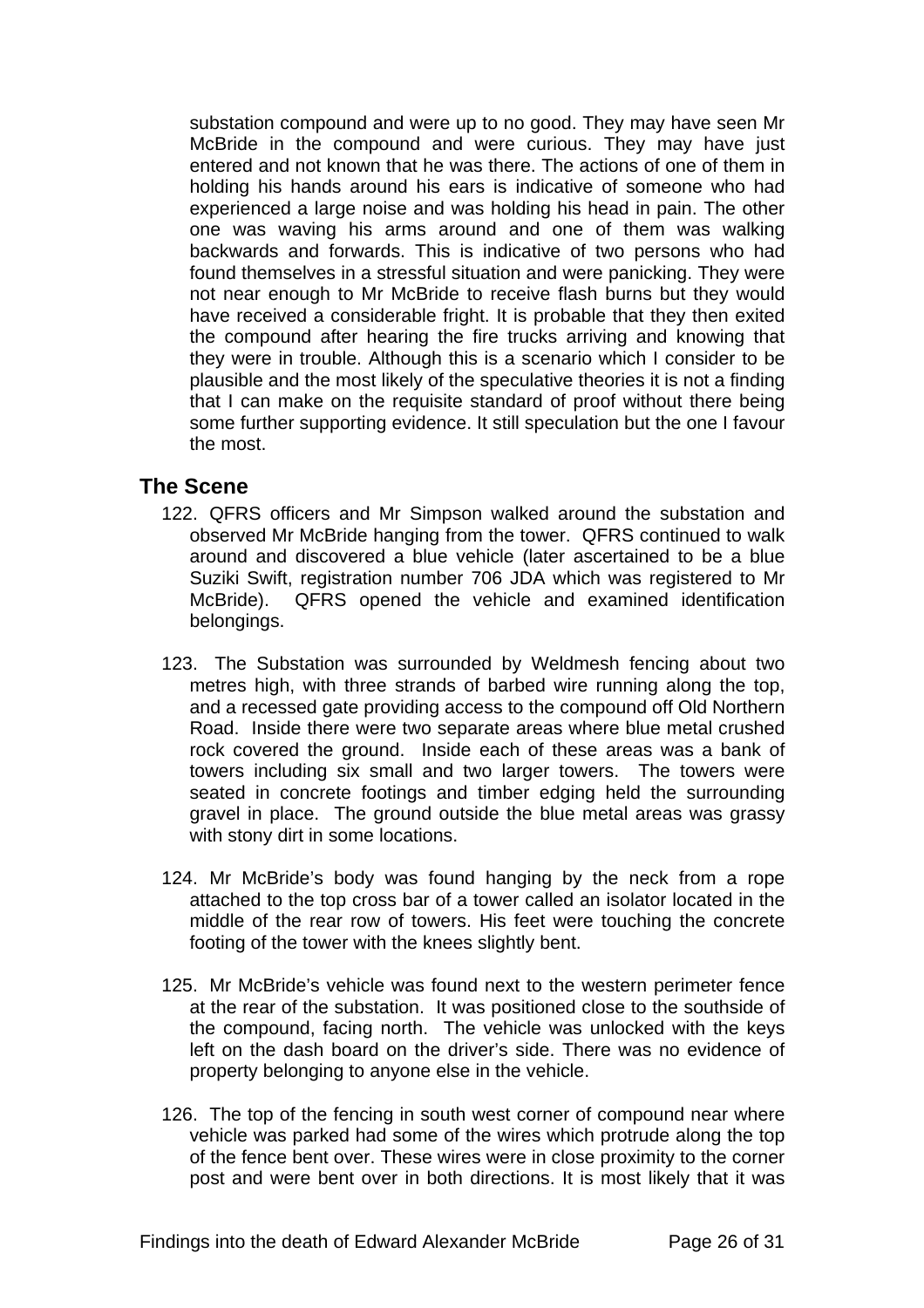here that Mr McBride accessed the compound. The fact that the wires were bent both ways gives some support to a theory that this is also where the two others persons in the substation exited the compound.

- 127. Mr McBride's shoes and socks were off and placed on the ground near the tower. Almost certainly this was in an endeavour to ensure that the base of the soles did not prevent him being earthed through the tower.
- 128. I heard from a number of witnesses from Energex and also had access to an investigation report<sup>[33](#page-26-0)</sup> prepared by Mr McManus. The conclusion reached was that this incident was a result of a deliberate act by Mr McBride to enter a live substation and climb a 110,000 V switchgear structure where an electrical arc was initiated between the 110,000 busbar and the earth metal structure. The existing perimeter fencing was designed and constructed in accordance with Australian standards and there is no issue as far as Energex is concerned which would warrant any comment.
- 129. After hearing from the Energex workers, all of whom were very experienced, it is evident that Mr McBride could have thrown his army issue rope (because of its synthetic nature) over the busbar without being electrocuted. Further it is unlikely that whilst climbing up the tower he would have been electrocuted. Indeed it is highly likely that the fatal charge occurred as he approached the busbar by either grabbing hold of it or the charge arcing as a point on his body, be it a hand or his head came in close proximity to it. Mr McBride would have had sufficient knowledge of the electrical network and the effects of high energy voltage currents to know what were the likely consequences of his actions.
- 130. I also satisfied that neither of the two persons who were seen within the substation were directly involved in physically assisting Mr McBride. Anyone else who was on the structure would have received some form of shock and may have needed medical attention. Enquiries with the two nearest major hospitals, namely The Prince Charles Hospital and Royal Brisbane Hospital did not reveal any persons attending for treatment of flash burns. Someone holding on to the rope may not have received a charge but anyone in the vicinity would possibly have eye damage from the flash and anyone closer than 10 metres may have had flash burns.
- 131. I do not intend to set out in any detail the extent of the police investigation. The investigation was given the operational name of "Operation Foxtrot Faxleaf". On the whole the police investigation was comprehensive and appropriate. Detective Senior Constable Adam Bennett has set out in detail the extent of the investigation.<sup>[34](#page-26-1)</sup> Most

 $\overline{a}$ <sup>33</sup> Exhibit G1

<span id="page-26-1"></span><span id="page-26-0"></span><sup>&</sup>lt;sup>34</sup> His statement is exhibit B58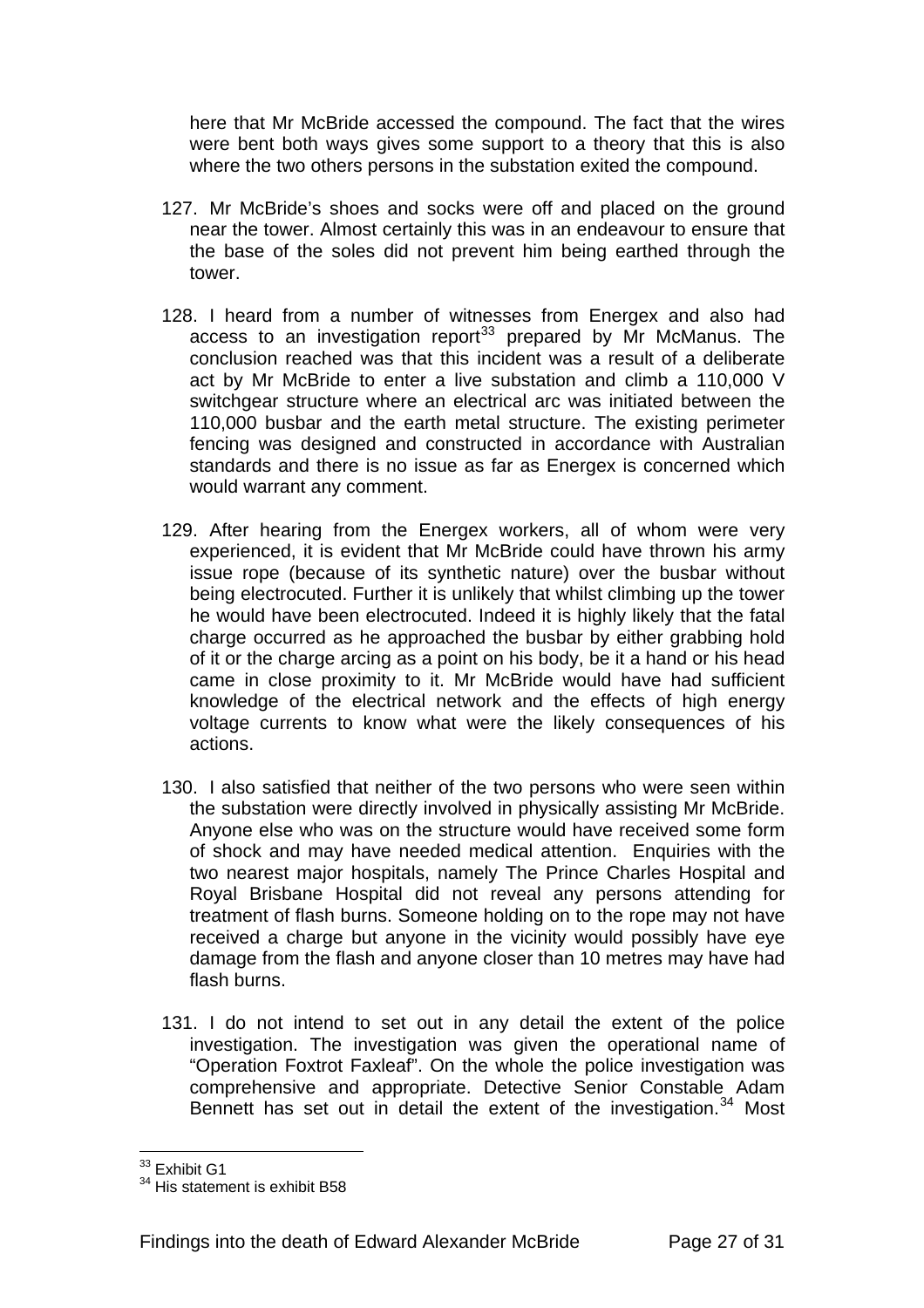relevant witnesses were interviewed within the first two weeks. Over 50 soldiers were spoken to and asked some set questions and statements taken from those who had some knowledge of Edward McBride. There was some delay in approaching the members of the Church of Scientology about the telephone messages and his dealings with the Church which is not entirely explained although there would have been some delay in accessing, interpreting and understanding the telephone records.

- 132. Police searched Mr McBride's motor vehicle and found no suicide note. I have already referred to the PDA. I will recommend that the lessons learnt about the technical issues in dealing with such devices be brought to the attention of the Commissioner of Police on the basis that some training be considered or information provided to Police Officers. It would seem to me best practice that if such devices are being viewed or listened to, whether mobile phones or PDAs that information is recorded in some form in case for technical reasons the information is lost.
- 133. The window, window frame, gear stick and steering wheel of Mr McBride's vehicle were all swabbed and tested for DNA. No DNA sample was able to be obtained from the window and window frame however the DNA from Mr McBride was on the vehicle's gear stick and steering wheel. A number of items located in Mr McBride's car were also tested for DNA. These items were all consistent with Mr McBride's DNA. As a result of the DNA examination there is no positive evidence to suggest any other person was present at the scene with Mr McBride.
- 134. Mr McBride's room at Enoggera Barracks were searched. No suicide note was located. It was tidy and contained over 40 Church of Scientology books, DVD's etc. His computer was accessed. No suicide note was found on the computer. On his desk were details about the loan he had taken out and about the course he was taking.
- 135. Three cans of pre-mix alcohol (southern comfort and cola 440ml) where located near the deceased's vehicle. On one of the cans, police officers noticed that it appeared to have condensation on the outside which led police to conclude that it had been opened recently. The other two cans had ants crawling on them which led police to conclude that these cans had been opened earlier. One of the cans had conclusive proof (one in 550 billion) of the existence of Mr McBride's DNA around the rim. The other two cans had an incomplete DNA profile but which matched Mr McBride's profile with a probability that it came from someone else as one in 19.<sup>[35](#page-27-0)</sup> His blood alcohol reading of 0.06% and urine reading of 0.88% would equate with Mr McBride consuming them over a short period. This evidence leads me to conclude that prior to his death Mr McBride consumed three cans of 440mL of southern comfort and cola.

<span id="page-27-0"></span> $\overline{a}$ <sup>35</sup> Exhibit B8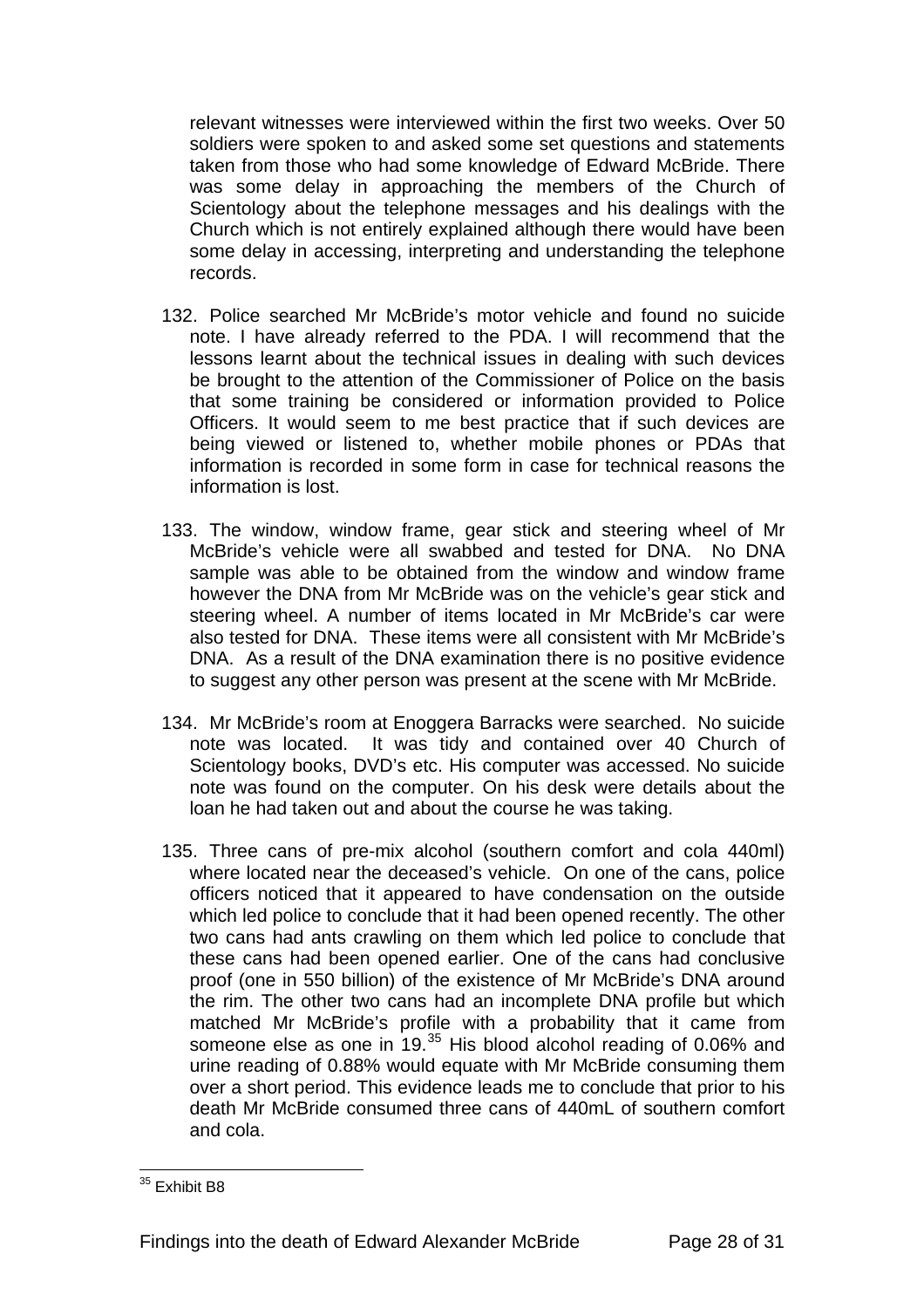## **The autopsy**

136. Dr Urankar noted that Mr McBride's conjunctivae appeared congested however she did not observe petechial haemorrhages. Had petechial haemorrhages been observed this would tend to indicate that Mr McBride had died as a result of manual strangulation, hanging or smothering. Externally there were signs of electrocution with extensive crocodile skin changes noted over the anterior surface of the entire body. This is consistent with a large heat transfer. Singeing of the hair was noted and the eyebrows and eyelashes were lost. Dr Urankar thought that the entrance of the electric current was through his right hand due to the fact that there was more damage on the right side of the body. She did not see an entrance wound on his head. Although there is some evidence from the Energex workers which suggested that the entrance was likely to be through the head and passing through the right calf it is clear that whatever is the case the cause of death was due to electrocution from a very high voltage.

## **Summary**

- 137. In his Psychiatric autopsy report Dr Lambeth made the following comments:-
	- (a) the circumstances surrounding Mr. McBride's death indicated that this was a suicide;
	- (b) his suicide could not have been reasonably predicted;
	- (c) the lack of a suicide note or marked depression or recent behavioural change along with established future plans suggests that any premeditation was recent, possibly within hours of his death;
	- (d) his psychological profile indicated that he had a reasonable measure of self control and had some protective factors including some limited social support from his family and the Church;
	- (e) there were a number of structural/organisational factors within the army which may have contributed to his suicide and which have been identified and are the subject of the Commission of Enquiry; and
	- (f) it was not possible to identify any clear personal factors which may have led to his suicide, but the role of his blood alcohol concentration, others observed by witnesses to be present at the time of his suicide and the role of his contacts with the Church of Scientology remain unclear.
- 138. It is clear that there was a high degree of lethality, with death almost a certainty when he climbed the substation tower. There is no evidence that this was as a result of a risk taking adventure on his part. The presence of the two other persons within the substation compound was certainly one which required investigation. It is not absolutely certain as to what role those persons may have played in the events of that evening although I have found that it is less likely that they had any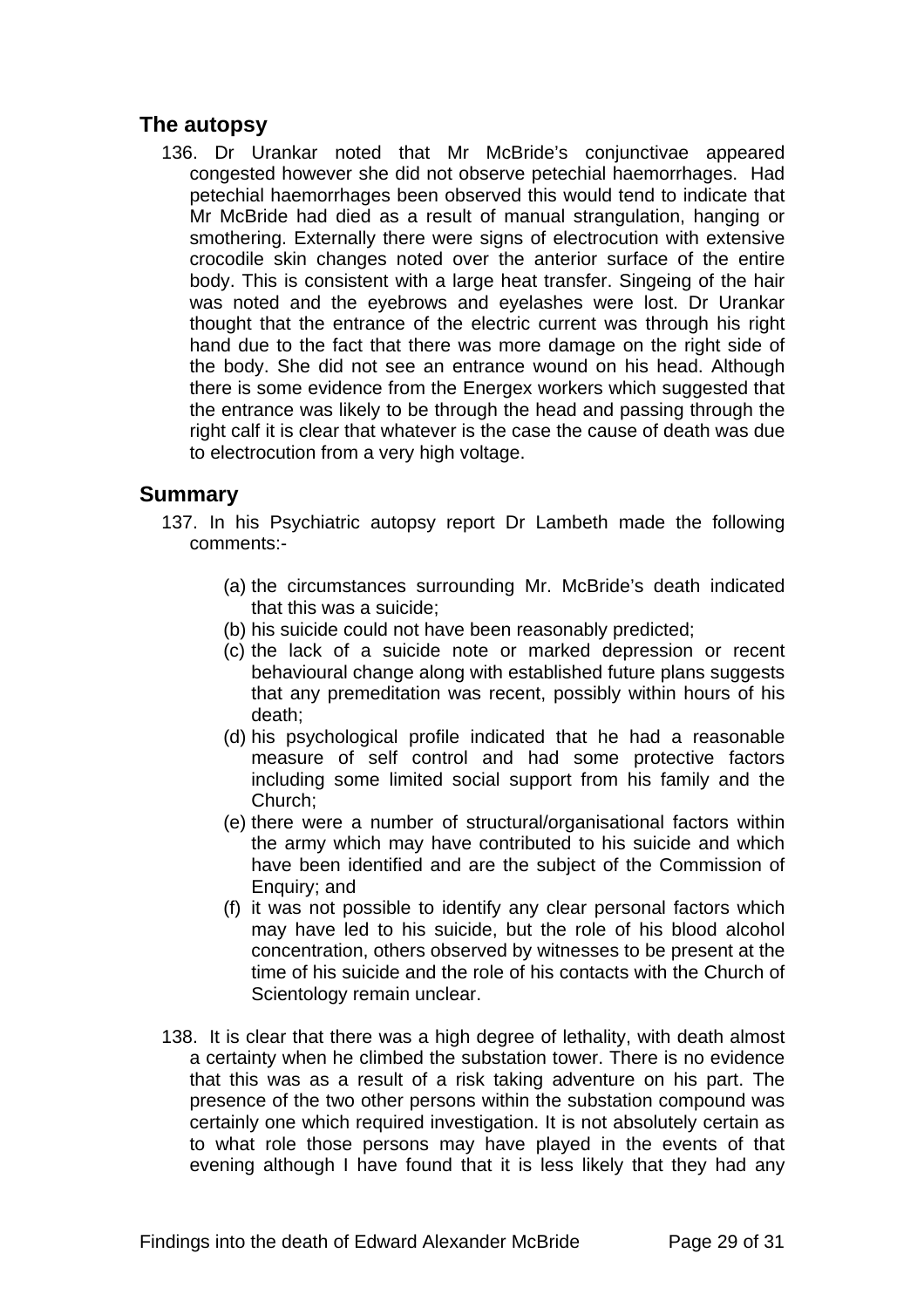involvement and it was a matter of coincidence that they were present at all.

- 139. Although there are a number of organisational factors which should be examined by the Commission of Enquiry, I had formed the view early in the course of the investigation and that there was nothing to suggest that his ADF service was a contributory factor to his death, and I am still of that view. Although there were reported incidents of bullying and harassment they did not seem to me to be at the serious end of the range and action had been taken upon receipt of his complaint which was appropriately and satisfactorily dealt with. There was a degree of frustration with the discharge process and evidence of some social isolation within his rehabilitation programme but by January 2007 Mr McBride was informing family members and others that he was expecting his discharge in March. Any bullying or harassment from members of the Alpha Company would largely have abated many months previously because this company had been deployed to East Timor. In the month leading up to his death he was on leave and was involved full-time in his Church of Scientology course. He was looking forward to visiting his family. They would have been understandably shocked that he would take such a drastic step. There was no evidence which would have suggested to them this would occur.
- 140. The only evidence of any thing that approached unusual behaviour seemed to occur on 6 and 7 February 2007 when he expressed some reluctance to attend for the finalisation of his auditing with the Church of Scientology. Up until that time all evidence indicated that his experiences with the programs offered by the Church were positive and enjoyable. There is evidence that he wanted a break and did not want to come in and attest the course he had largely completed. There is nothing to suggest that there was anything in that behaviour which should have alerted anyone in the Church or elsewhere to the possibility that he was contemplating taking his own life. There are some unknowns as a result of the non-production of his auditing file which may have shed some light on what he was thinking at that time. It may not. It is clear to me that the degree of forcefulness and amount of contact from church members over those few days is indicative of something more than concerns about completing an administrative process at the completion of his course. Interestingly Ms O'Kane's statement says the audit file was sent to Sydney for review and as a result of the review she later went to Sydney for further training in the appropriate aspects of auditing.
- 141. If the auditing file is produced then this can be examined further. I will in any case await the outcome of the Commission of Enquiry before closing this inquest.

### **Findings required by section 45**

142. I am required to find, as far as is possible, who the deceased was, when and where he died, what caused the death and how he came by